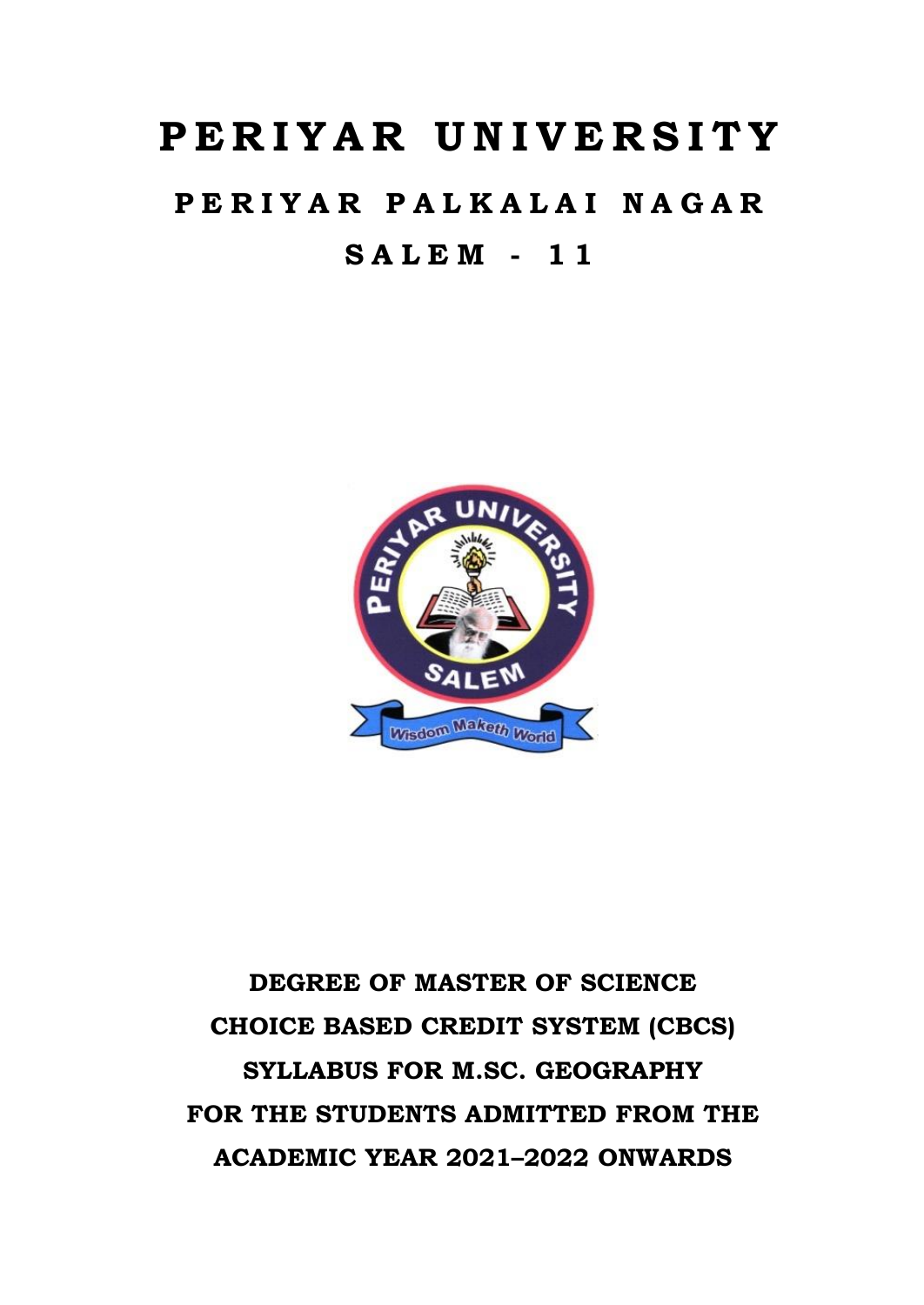# **BOARD OF STUDIES**

| 1. | Dr. P. Thangavelu<br>Assistant Professor and Head<br>Department of Geography<br>A.A. Govt. Arts College<br>Namakkal $-2$                                               | Chairman            |
|----|------------------------------------------------------------------------------------------------------------------------------------------------------------------------|---------------------|
| 2. | Dr. A. Raja<br>Associate Professor and Head<br>Department of Geography<br>Govt. Arts College (Auto)<br>Salem $-7$                                                      | Member              |
| 3. | Mrs. S. Bharathi<br><b>Assistant Professor</b><br>Department of Geography<br>J.K.K. Nataraja College of Arts Science<br>Komarapalayam - 638183, Namakkal (Dt)          | Member              |
| 4. | Dr. R. Vasanthi<br>Assistant Professor & Head<br>Department of Geography<br>Sri Vijaya Vidyalaya College of Arts Sciences<br>Nallampalli, Dharmapuri - 636807          | Member              |
| 5. | Dr. R. Jegankumar<br>Associate Professor and Head<br>Department of Geography<br>Bharathidasan University<br>Tiruchirappalli - 620024                                   | University Nominee  |
| 6. | Dr. R. Jaganathan<br>Professor and Head<br>Department of Geography<br>University of Madras<br>Chepauk, Chennai - 5                                                     | Member External     |
| 7. | Thiru. M. Panneer Selvam<br>Assistant Professor and Head<br>Department of Geography<br>Govt. Arts College (Auto)<br>Coimbatore $-641018$                               | Member External     |
| 8. | Dr.P.Thangaraju<br>Geo Exploration and Mining Solution<br>(GEMS), 17, Advaitha Ashram Road<br>Fairlands, Salem - 636004                                                | Industrial Personal |
| 9. | Dr. M. Vijaya Prabhu<br><b>UGC Post Doctoral Fellow</b><br>1/133, Ayampali Kattu Valavu,<br>Sivasakthi Nagar, Pachanampatti (PO)<br>Omalur (Tk), Salem $(Dt)$ – 636455 | Alumni              |

# **PERIYAR UNIVERSITY**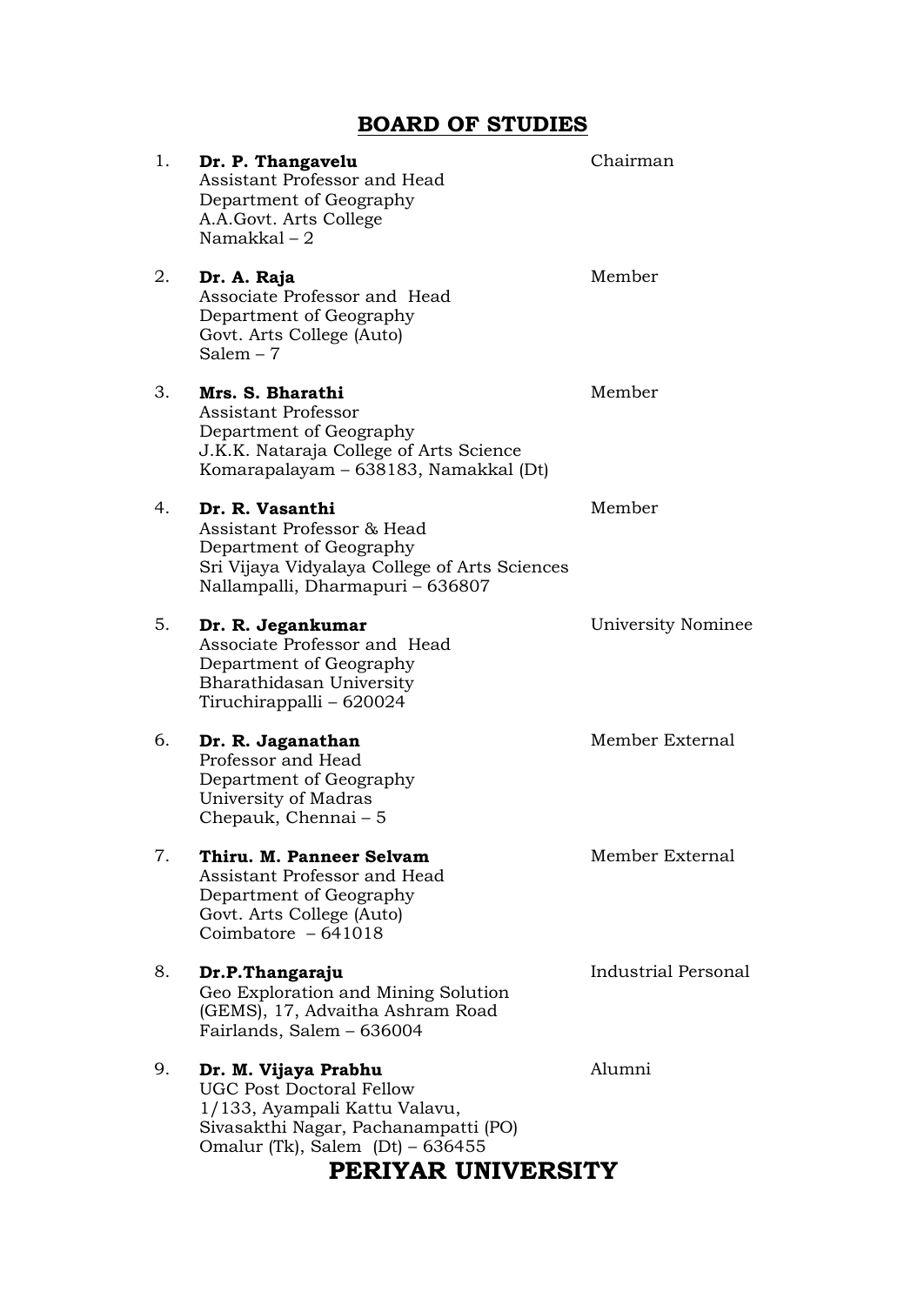# **PERIYAR PALKALAI NAGAR SALEM – 11**

# **M.Sc., DEGREE COURSE**

(Semester System)

#### *FACULTY OF SCIENCE*

**BRANCH - IV: GEOGRAPHY (Choice Based Credit System) (For Periyar University Affiliated Colleges)**

# **REGULATIONS AND SYLLABUS (with effect from 2021-2022 onwards)**

#### **1. Objectives of the Course:**

Geography discipline is penetrating in to all spheres of human activities and therefore it is necessary to prepare the students to cope with the advanced developments in various fields of Geography. The objectives of this course are the following:

- (a) To impart knowledge in conventional and recent concepts and applications in various areas of Geography.
- (b) To train the students in various practical aspect of Geography.

(c) To provide wide choice of elective subjects which are relevant with updated and new areas in various branches of Geography to meet the needs of all students.

#### **2. Eligibility for Admission:**

A candidate who has passed B.Sc., Geography / B.Sc., Earth Sciences, Physical Sciences, Chemical Sciences, Biological Sciences and computer applications degree of this University or any of the above degree of any other University accepted by the Syndicate equivalent thereto, subject to such condition as may be prescribed therefore shall be permitted to appear and qualify for the Master of Science (M.Sc.,) Degree Examination in Geography of this University after a course of study of two academic years.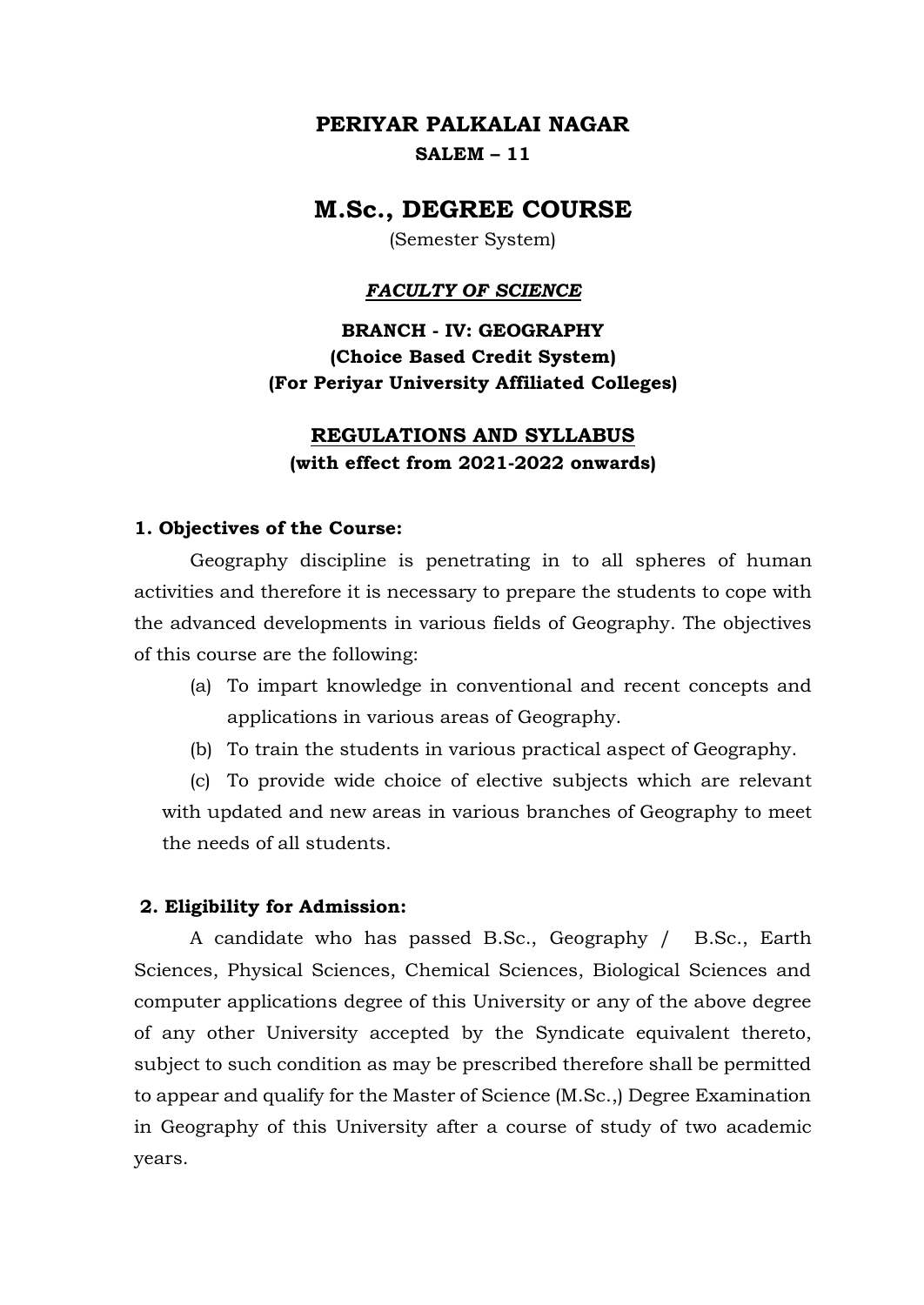#### **3. Duration of the Course:**

The course of study of Master of Science in Geography shall consist of two academic years divided into four semesters with 92 credits. Each Semester consists of 90 working days.

### **4. Course of Study:**

The courses of study for the degree shall be in Branch - Geography (Choice Based Credit System) with internal assessment according to syllabi prescribed from time to time. The **Internal Assessment** mark for theory is distributed to 3 components viz., **Tests, Seminar** and **Attendance** as **10**, **10** and **05** marks, respectively. For practical, it is distributed to **Record Work, Tests,** and **Attendance** as **25**, **10** and **05** marks respectively.

| <b>Total Number of Marks</b> | : 2200                                                                                 |
|------------------------------|----------------------------------------------------------------------------------------|
| For Each Paper               | : 100 (Int. $25 + \text{Ext}$ . 75)                                                    |
| Project                      | : 200 (Internal Valuation $75 +$<br>External Valuation 75<br>Joint Viva Voce $25 + 25$ |

#### **5. M.Sc. GEOGRAPHY – COURSE STRUCTURE UNDER CBCS**

| <b>Semester</b> | Course         | Paper Code           | <b>Course Title</b>                                                             | Inst<br>Hours/<br>Week | Credit         | <b>Marks</b> |                | <b>Total</b> |
|-----------------|----------------|----------------------|---------------------------------------------------------------------------------|------------------------|----------------|--------------|----------------|--------------|
|                 |                |                      |                                                                                 |                        |                | Int          | Ext            |              |
|                 | Core - I       | 21PGG01              | Geomorphology                                                                   | 6                      | 5              | 25           | 75             | 100          |
|                 | $Core - II$    | 21PGG02              | Population Geography                                                            | 6                      | 5              | 25           | 75             | 100          |
|                 | Core - III     | 21PGG03              | <b>Environmental Studies</b>                                                    | 6                      | 5              | 25           | 75             | 100          |
|                 | Elective - I   | 21PGGE01<br>21PGGE02 | <b>Select Any One</b><br>Agricultural Geography<br>Medical Geography            | 5                      | 4              | 25           | 75             | 100          |
|                 | Core - IV      | 21PGGP01             | <b>Practical - I:</b> Terrain and<br>Climatic Data Analysis                     | 6                      | $\overline{4}$ | 40           | 60             | 100          |
|                 |                |                      | <b>Total</b>                                                                    | 29                     | 23             |              | $\blacksquare$ | 500          |
| $\mathbf{I}$    | Core - V       | 21PGG04              | Geography of Economic<br>Activities                                             | 6                      | 5              | 25           | 75             | 100          |
|                 | Core - VI      | 21PGG05              | Climatology                                                                     | 6                      | 5              | 25           | 75             | 100          |
|                 | Core - VII     | 21PGG06              | Urban Geography                                                                 | 6                      | 5              | 25           | 75             | 100          |
|                 | Elective - II  | 21PGGE03<br>21PGGE04 | <b>Select Any One</b><br>Oceanography<br>Political Geography                    | 5                      | 4              | 25           | 75             | 100          |
|                 | $EDC - I$      |                      | Course selected from other<br>Department                                        | 5                      | $\overline{4}$ | 25           | 75             | 100          |
|                 | $\blacksquare$ | 21PHR01              | Human Rights                                                                    | 5                      | $\overline{2}$ | 25           | 75             | 100          |
|                 | Core - VIII    | 21PGGP02             | <b>Practical - II:</b> Statistical and<br>Computer Applications in<br>Geography | 6                      | $\overline{4}$ | 40           | 60             | 100          |
|                 |                |                      | Field Visit/Industrial Visit<br>(Internship Course)                             | $\blacksquare$         |                |              |                |              |
|                 |                |                      | <b>Total</b>                                                                    | 39                     | 29             |              |                | 700          |

**(**Applicable to the candidates admitted from the academic year 2021-2022**)**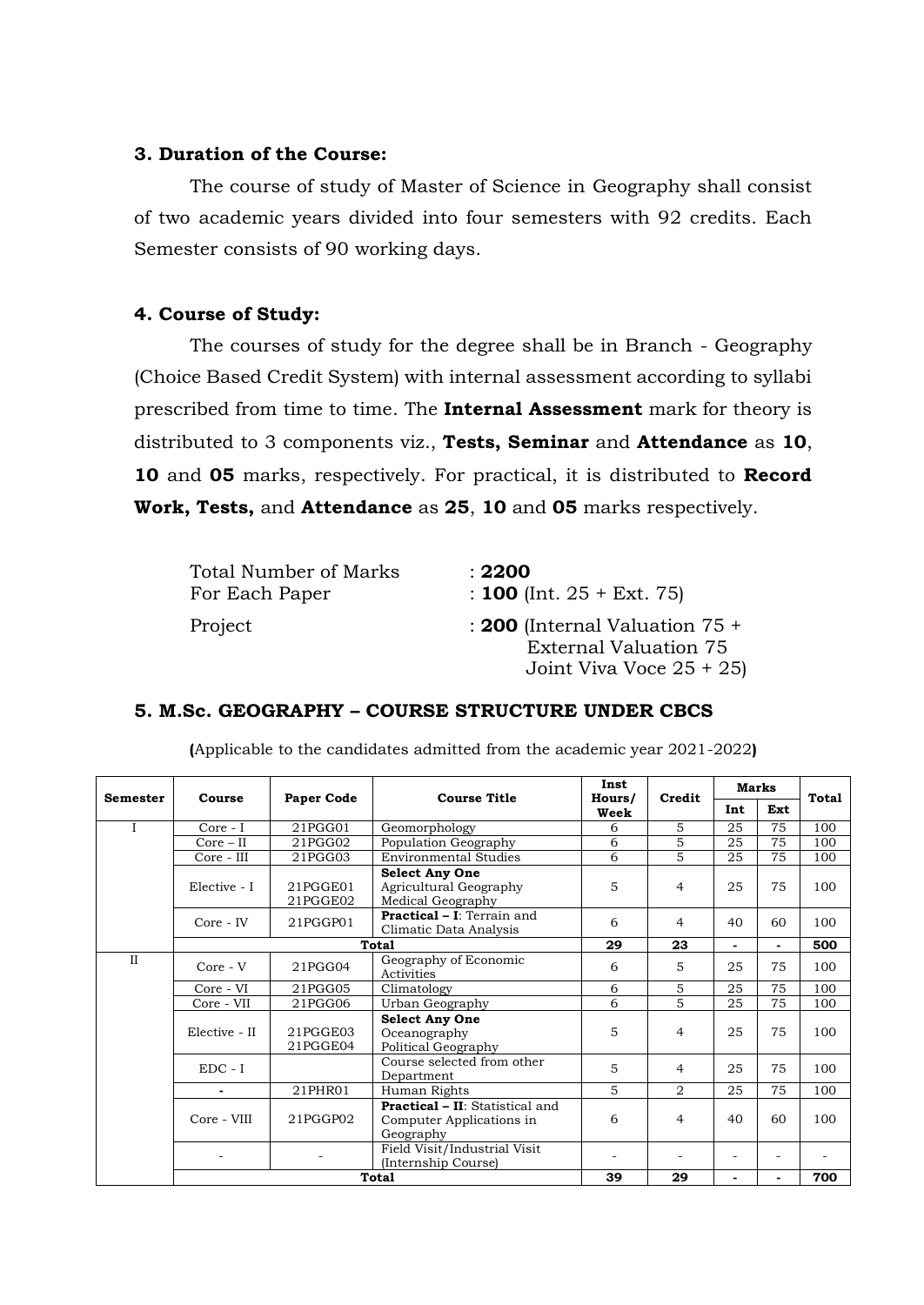| Ш  | Core - IX      | 21PGG07              | Principles of Cartography                                                          | 6  | 5              | 25 | 75             | 100 |
|----|----------------|----------------------|------------------------------------------------------------------------------------|----|----------------|----|----------------|-----|
|    | $Core - X$     | 21PGG08              | Concepts and Trends in<br>Geography                                                | 6  | 5              | 25 | 75             | 100 |
|    | Elective - III | 21PGGE05<br>21PGGE06 | <b>Select Any One</b><br>Disaster and Management<br>Studies<br>Regional Planning   | 5  | $\overline{4}$ | 25 | 75             | 100 |
|    | Core - XI      | 21PGGP03             | <b>Practical - III:</b> Thematic<br>Cartography                                    | 6  | $\overline{4}$ | 40 | 60             | 100 |
|    |                |                      | Total                                                                              | 23 | 18             | ۰  | ۰.             | 400 |
| IV | Core - XII     | 21PGG09              | Geography of India                                                                 | 6  | 5              | 25 | 75             | 100 |
|    | Core - XIII    | 21PGG10              | Principles of Remote Sensing<br>and GIS                                            | 6  | 5              | 25 | 75             | 100 |
|    | Elective - IV  | 21PGGE07<br>21PGGE08 | <b>Select Any One</b><br>Geography of Travel and<br>Tourism<br>Transport Geography | 5  | 4              | 25 | 75             | 100 |
|    | Core - XIV     | 21PGGP04             | <b>Practical - IV: GIS and Remote</b><br><b>Sensing Applications</b>               | 6  | $\overline{4}$ | 40 | 60             | 100 |
|    | Core - XV      | 21PGGPR1             | Project/Viva-voce                                                                  | 6  | 4              | 50 | 150            | 200 |
|    |                |                      | <b>Total</b>                                                                       | 33 | 22             | ۰  | $\blacksquare$ | 600 |
|    | 94             | 92                   |                                                                                    |    | 2200           |    |                |     |

#### **List of Elective Courses: Select Any One from each Semester**

| Semester    | Course | Paper Code                         | <b>Elective Course Title</b>    |  |
|-------------|--------|------------------------------------|---------------------------------|--|
| I           | I      | 21PGGE01<br>Agricultural Geography |                                 |  |
|             | Н      | 21PGGE02                           | Medical Geography               |  |
| $_{\rm II}$ |        | 21PGGE03                           | Oceanography                    |  |
|             | H      | 21PGGE04                           | Political Geography             |  |
| Ш           |        | 21PGGE05                           | Disaster and Management Studies |  |
|             | H      | 21PGGE06                           | Regional Planning               |  |
| <b>IV</b>   |        | 21PGGE07                           | Geography of Travel and Tourism |  |
|             | Н      | 21PGGE08                           | Transport Geography             |  |

### **List of Extra Disciplinary Course (To be selected by Other Department Students)**

|           | S.No.<br><b>Paper Code</b><br>21PGGEDC1 |  | <b>Extra Disciplinary Course Title</b> |  |  |
|-----------|-----------------------------------------|--|----------------------------------------|--|--|
|           |                                         |  | Geography of India                     |  |  |
| 21PGGEDC2 |                                         |  | Regional Geography of Tamil Nadu       |  |  |

### **6. Examinations:**

The examination shall be of **three hours** duration for each paper at the end of each semester. The candidate failing in any subject(s) will be permitted to appear for each failed subject(s) in the subsequent examination.

Practical examinations for PG course should be conducted at the end of the even semester only.

At the end of fourth semester viva-voce will be conducted on the basis of the Project report by one internal and one external examiner.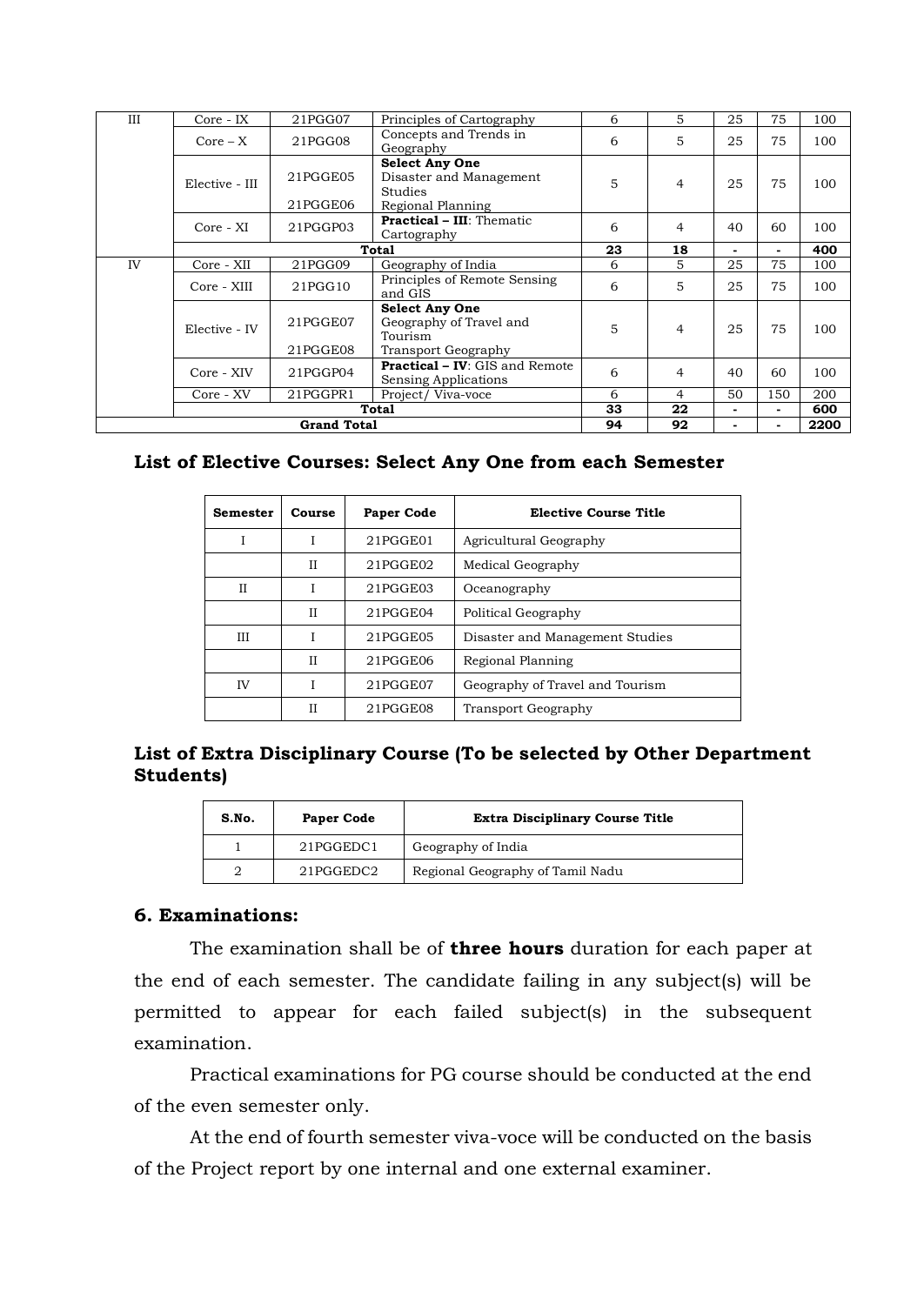### **7. Question Paper Pattern:**

# **Question Paper Pattern for Theory Examination**

**Time:** Three Hours **Maximum Marks:** 75

**Part – A (15 X 1 = 15 Marks)**

Answer **ALL** Questions

#### **Part – B (2 X 5 = 10 Marks)**

Answer **ANY TWO** Questions out of **Five**

### **Part – C (5 X 10 = 50 Marks)**

Answer **ALL** Questions

\*\*\*\*\*\*\*\*\*\*

# **Question Paper Pattern for Practical Examination**

**Time**: 3 Hours **Maximum Marks**: **100** (Internal: 40 + External: 60)

Practical Examination: **60** Marks (Exam: 50 Marks, Record: 10 Marks) Passing Minimum: **30** Marks (Aggregate of examination and Record) (No passing minimum for records)

There will be one question with or without subsections to be asked for the practical examination. Every question should be chosen from the question bank prepared by the examiner(s). Every fourth student gets a new question i.e. each question may be used for at most three students.

#### **8. Project:**

#### **(a) Topic:**

The topic of the project shall be assigned to the candidate before the beginning of third semester and a copy of the same should be submitted to the University for approval.

#### **(b) No. of Copies of the Project Report:**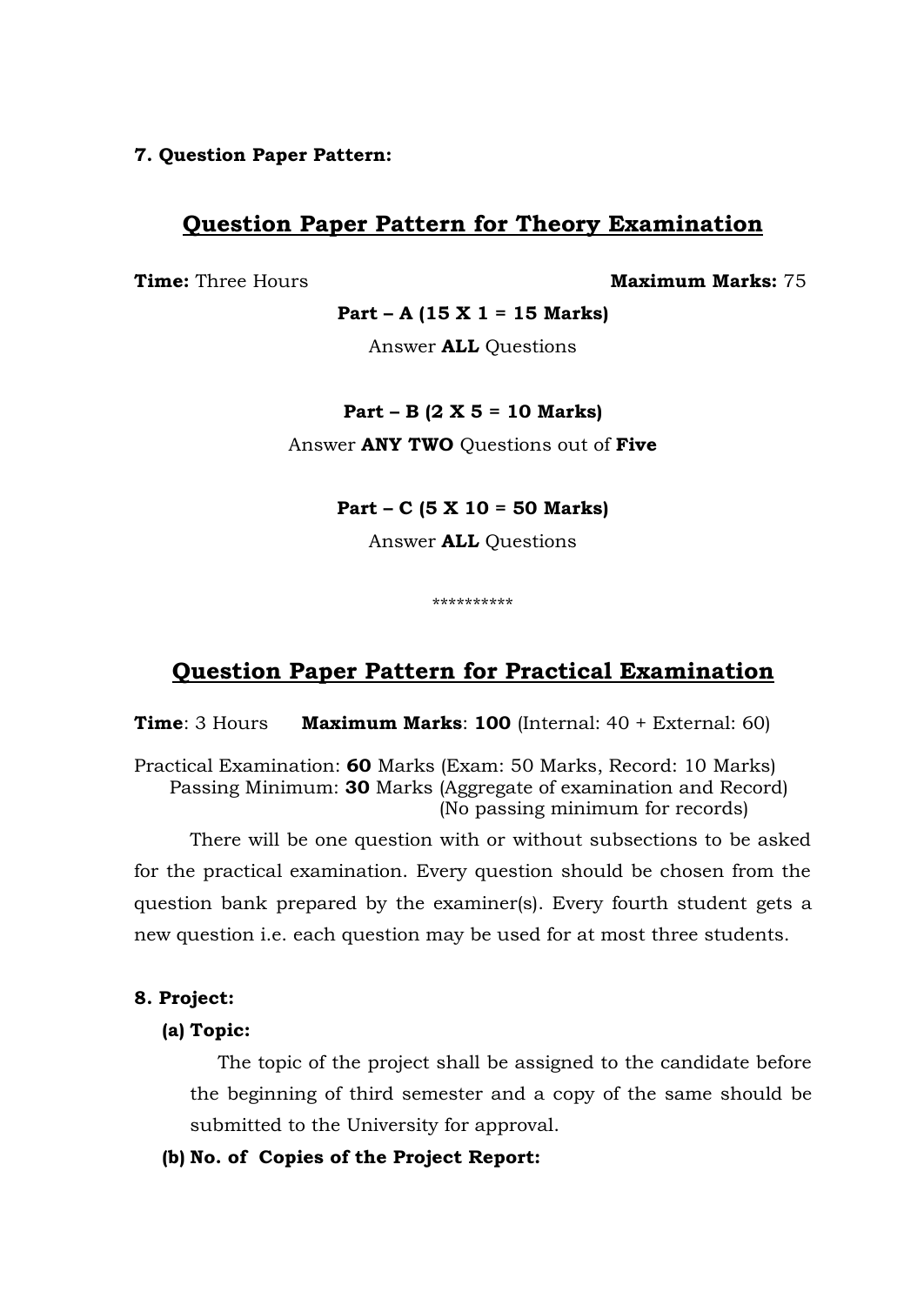The students should prepare **three** copies of project report and submit the same for the evaluation by Examiners. After evaluation one copy is to be retained in the college library and one copy is to be submitted to the university (Registrar) and one copy can be held by the student.

### **Format to be followed:**

The formats / certificate for project to be submitted by the students is given below:

### **Format for the preparation of project work:**

- a) Title Page
- b) Bonafide Certificate
- c) Acknowledgement
- d) Table of Contents
- e) List of Tables
- f) List of Figures

# **Contents**

| <b>Chapter</b><br>No. | <b>Title</b>                  | Page<br>No. |
|-----------------------|-------------------------------|-------------|
| 1.                    | Introduction                  |             |
| 2.                    | Review of Literature          |             |
| 3.                    | Aim and Objectives            |             |
| 4.                    | Methodology                   |             |
| 5.                    | <b>Results and Discussion</b> |             |
| 6.                    | Summary and Conclusion        |             |
| 7                     | References                    |             |

# **Format of the Title page: TITLE OF THE PROJECT**

Project Submitted in partial fulfillment of the requirement for the award of the Degree of Master of Science in

# **GEOGRAPHY**

### **(Under Choice Based Credit System)**

To the Periyar University, Periyar Palkalai Nagar, Salem -636 011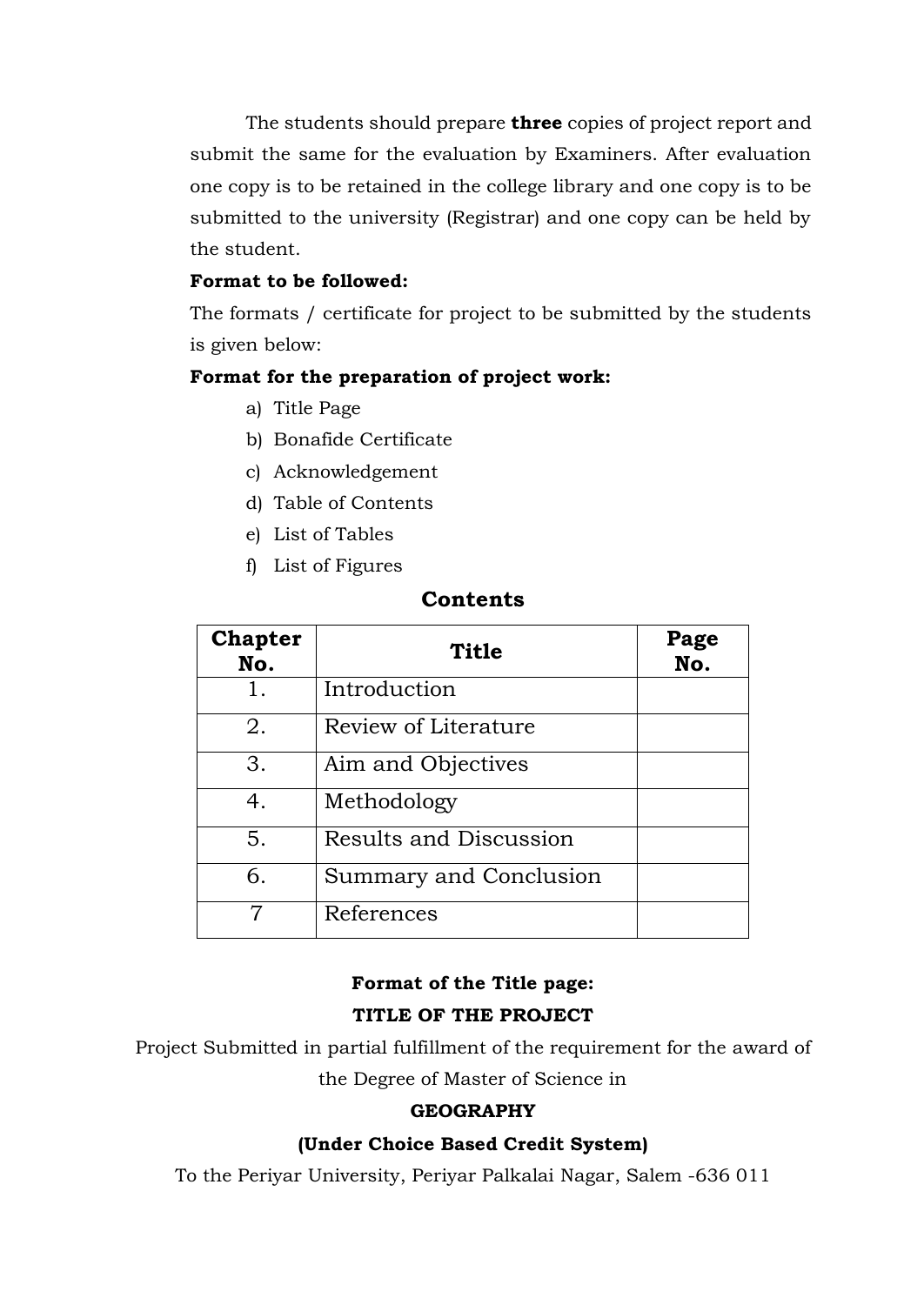Student's Name :

Register Number :

College :

Year :

# **Format of the Certificate: CERTIFICATE**

This is to certify that the project entitled …………………………submitted in partial fulfillment of the requirement of the award of the Degree of Master of Science in **GEOGRAPHY (Under Choice Based Credit System)** to the Periyar University, Salem is a record of bonafide research work carried out by……………………..under my supervision and guidance and that no part of the project has been submitted for the award of any degree, diploma, fellowship or other similar titles or prizes and that the work has not been published in part or full in any scientific or popular journals or magazines

Date: Signature of the Guide

Place:

Signature of the Head of the Department

# **Guidelines for approval of PG Guides for guiding students in their research for submitting project:**

A person seeking for recognition as guide should have:

- (a) A Ph.D. Degree or M.Phil / M.A. / M.Sc. Degree with first class / second class and
- (b) Should have 3 years of teaching / research experiences.

#### **9. Passing Minimum:**

By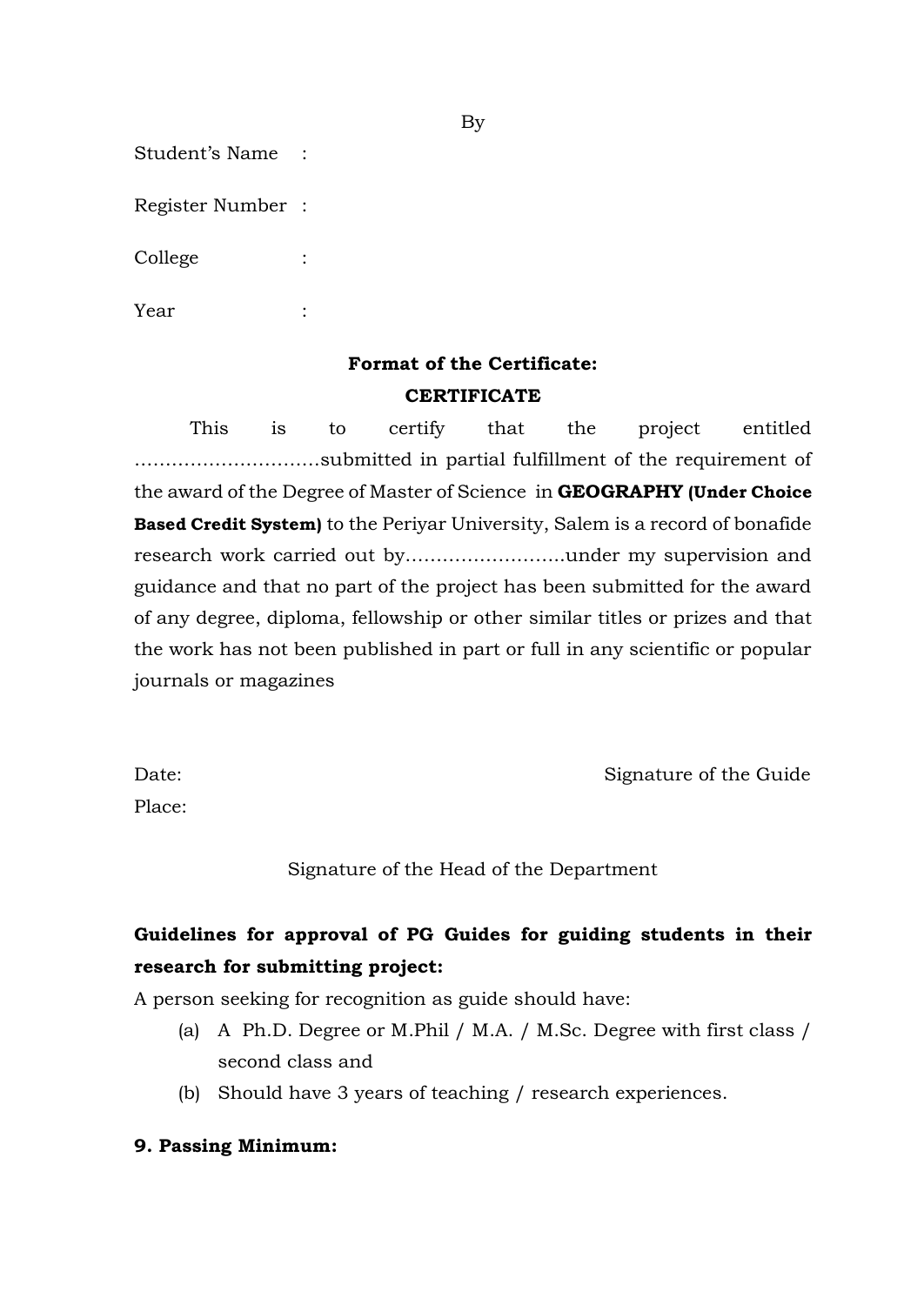The candidate shall be declared to have passed the examination if the candidate secures not less than 50% marks in both the **University Examinations** and **Internal Assessment** in each paper.

For the Practical paper, a minimum of 50 marks out of 100 marks in the University examination and the record notebook taken together is necessary for a pass. There is no passing minimum for the record notebook. However submission of record notebook is a must.

For the Project work and viva-voce a candidate should secure 50% of the marks for pass. The candidate should attend viva-voce examination to secure a pass in that paper.

Candidate who does not obtain the required minimum marks for a pass in a Paper / Practical / Project Report shall be required to appear and pass the same at a subsequent appearance.

#### **10. Classification of Successful Candidates:**

Candidates who secure not less than 60% of the aggregate marks in the whole examination shall be declared to have passed the examination in **First Class.**

All other successful candidate shall be declared to have passed in the **Second Class.**

Candidates who obtain 75%of the marks in the aggregate shall be deemed to have passed the examination in the **First Class with Distinction** provided they pass all the examinations prescribed for the course at the first appearance.

Candidates who pass all the examinations prescribed for the course in the first instance and within a period of two academic years from the year of admission to the course only are eligible for **University Ranking.**

#### **11. Maximum Duration for the Completion of the PG Programme:**

The maximum duration for completion of the PG Programme shall not exceed eight semesters.

#### **12. Commencement of this Regulation:**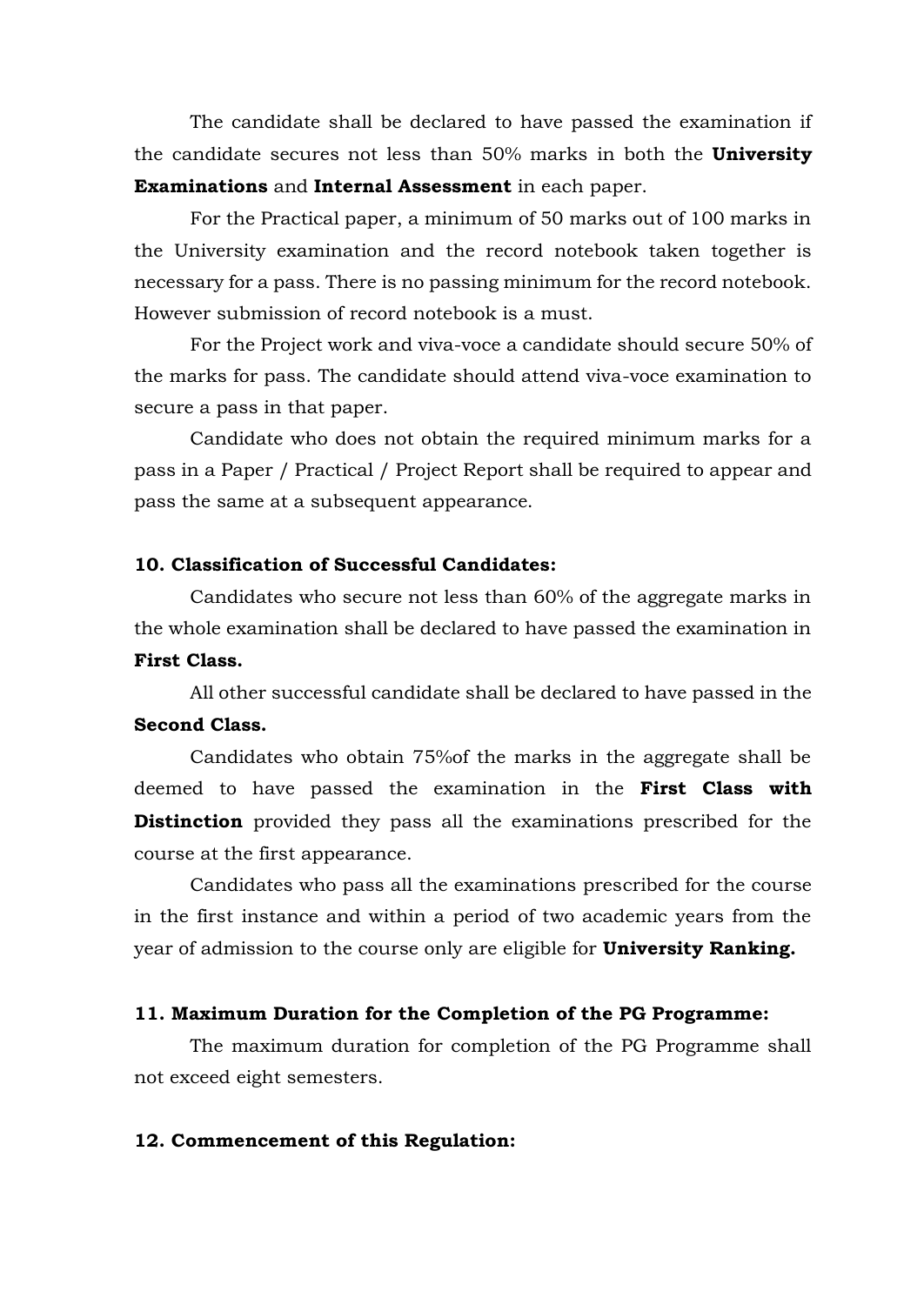These regulations shall take effect from the academic year 2021- 2022, that is, for students who are admitted to the first year of the course during the academic year 2021-2022 and thereafter.

#### **13. Transitory Provision:**

Candidates who were admitted to the PG course of study before 2021- 2022 shall be permitted to appear for the examinations under those regulations for a period of three years, that is, up to end inclusive of the examination of April / May 2021. Thereafter, they will be permitted to appear for the examination only under the regulations then in force.

### Semester I **Core – I – GEOMORPHOLOGY**

#### Paper Code: 21PGG01 **Credits: 5**

- **Unit I:** Nature, Scope and Development Basic Concepts in Geomorphology- Endogenic processes – Fold, Fault, Earthquake, Volcanoes – Continental Drift – Plate Tectonics.
- **Unit II:** Exogenic Processes Weathering Mass movement Soils Concept of Landform evolution – Davisian – Dynamic Equilibrium concept.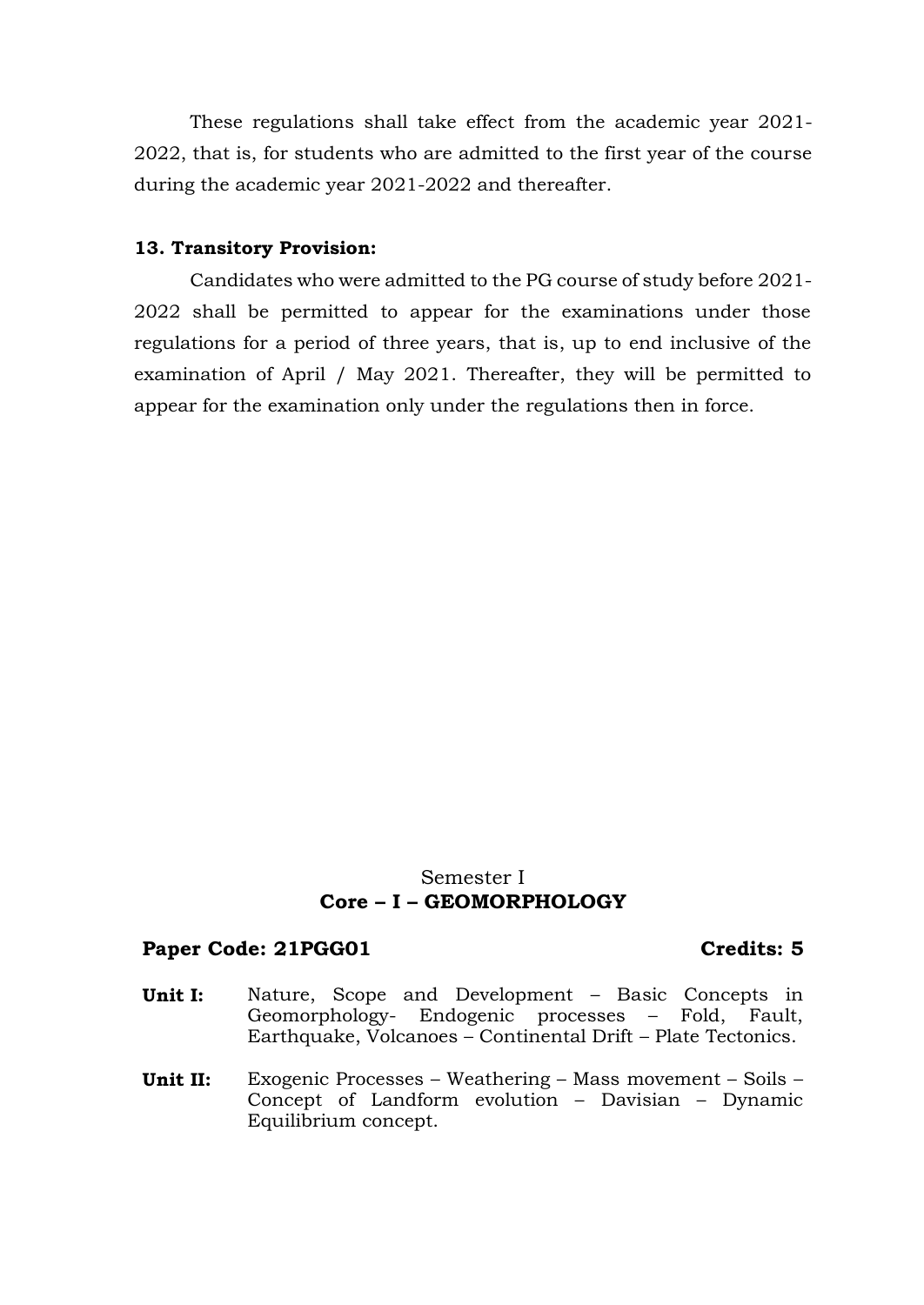- **Unit III:** Arid Cycle Slopes Basic characteristics Ideas of Wood Concept of Slope Decline, Slope Replacement and Parallel Retreat of Slopes.
- **Unit IV:** Fluvial landforms Aeolian landforms Karst landforms Glacial landforms – Coastal landforms – Classification of coasts.
- **Unit V:** Ice Ages Climatic Geomorphology Applied Geomorphology with reference to engineering, mineral exploration and hydrological studies.

#### **Reference Books:**

1. Small, R.J. (1970). *Study of Landforms: A Textbook of Geomorphology*. Cambridge University Press, Cambridge.

 $\_$ 

- 2. Dayal, P. (1996). *A Textbook of Geomorphology (2nd Edition)*. Shukla Book Depot, Patna.
- 3. Chorley, R.J., Schumm, S.A. and Sugden, D.E. (1984). *Geomorphology*. Methuen Publications, London.
- 4. Thornbury, W.D. (1969). *Principles of Geomorphology*. John Wiley and Sons, New York.
- 5. Pitty, A.F. (1974). *Introduction to Geomorphology*. Methuen Publication, London.
- 6. Singh, S., (1998): *Geomorphology*, Prayag Pustakalay, Allahabad.
- 7. Sparks, B.W. (1960). *Geomorphology*. Longmans, London.

### Semester I **Core – II – POPULATION GEOGRAPHY**

#### Paper Code: 21PGG02 **Credits: 5**

- **Unit I:** Nature, Scope and Significance of Population Geography -Sources of Population data – Reliability of population data<br>–World population – distribution – Factors affecting  $distribution - Factors$  affecting distribution.
- **Unit II:** Dynamics of Population Fertility Measures and determinants of Fertility - World trend – Mortality – Measures and determinants of Mortality – World population – Growth and its trend.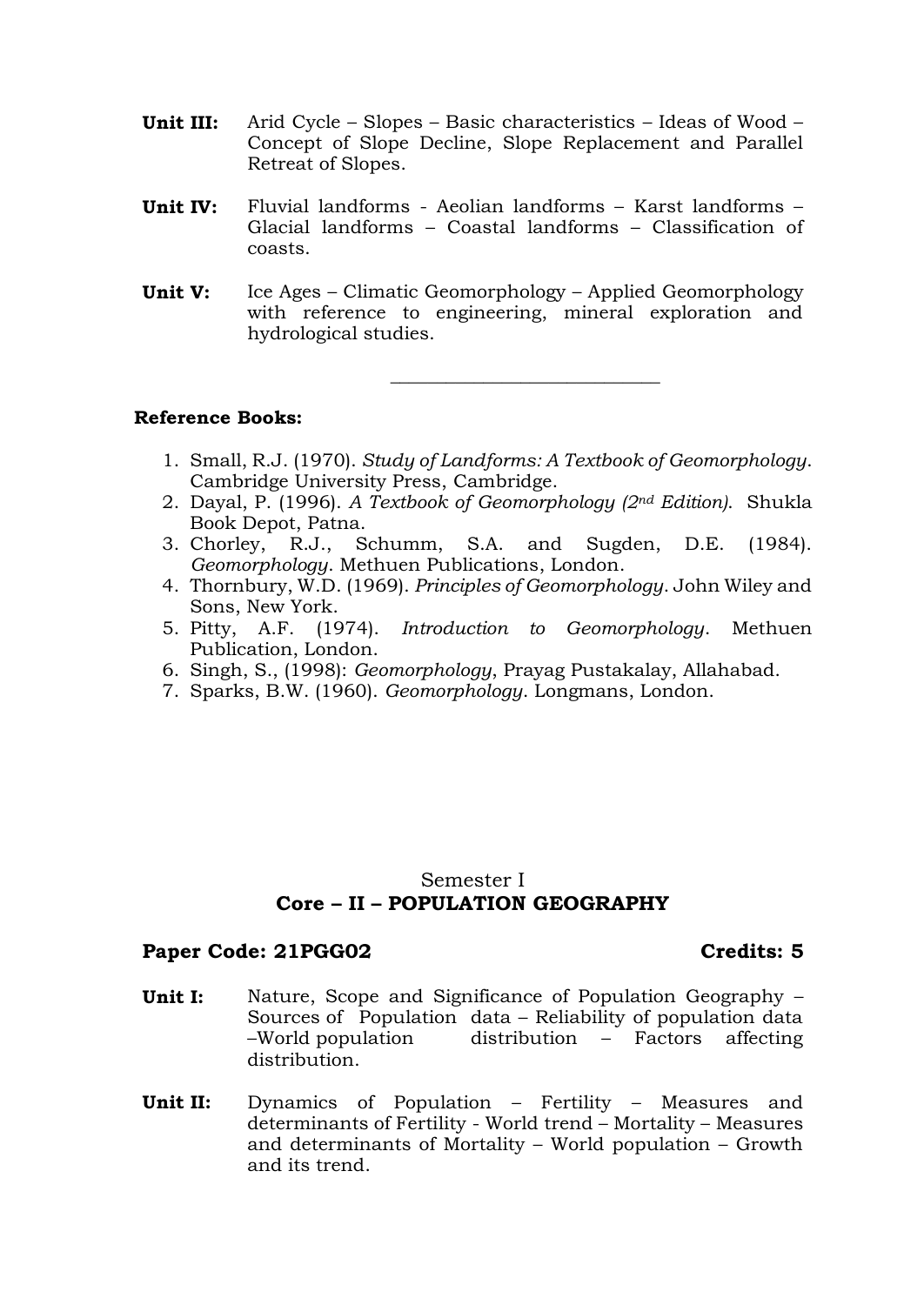- **Unit III:** Theories of population growth Malthus Demographic Transition – Migration - Types – Determinants – Major causes and consequences of migration.
- **Unit IV:** Population composition Sex composition Gender Age structure – Problems of the aged – Literacy – Determinants and world pattern of literacy.
- **Unit V:** Occupational composition of population Determinants and world pattern – Urbanization – Population and resources – Optimum population, over population and under population –population problems.

\_\_\_\_\_\_\_\_\_\_\_\_\_\_\_\_\_\_\_\_\_\_\_\_\_\_\_\_\_

#### **Reference Books:**

- 1. Clarke, J.I. (1984). *Geography and Population: Approach and Applications*. Pergamon Press Ltd., Oxford.
- 2. Trewartha, G.T. (1969). *A Geography of Population: World Patterns*. John Wiley & Sons Inc, New York.
- 3. Clarke, J.I. (1984). *Geography and Population: Approaches and Applications*. Pergamon Press, London.
- 4. [Bogue,](http://www.amazon.in/s/ref=dp_byline_sr_book_1?ie=UTF8&field-author=Donald+J.+Bogue&search-alias=stripbooks) D.J. (1969). *Principle of Demography*. John Wiley & Sons Inc, New York.
- 5. Demko, G.J., Rose, H.M. and Schnell, G.A. (1970). *Population Geography: A Reader*. McGraw Hill Book Company, New York.
- 6. Wilson, M.G.A. (1968). *Population Geography*. Thomas Nelson, London.

#### Semester I **Core – III – ENVIRONMENTAL STUDIES**

#### **Paper Code: 21PGG03 Credits: 5**

- **Unit I:** Nature and scope of Environmental Studies Role of Geography – Man and environment relationship.
- **Unit II:** Concept of Ecosystem Structure Functioning of the ecosystem – Food chain, food web and food pyramid – Nutrient cycles – Natural disruptions of the ecosystem – Floods and Drought.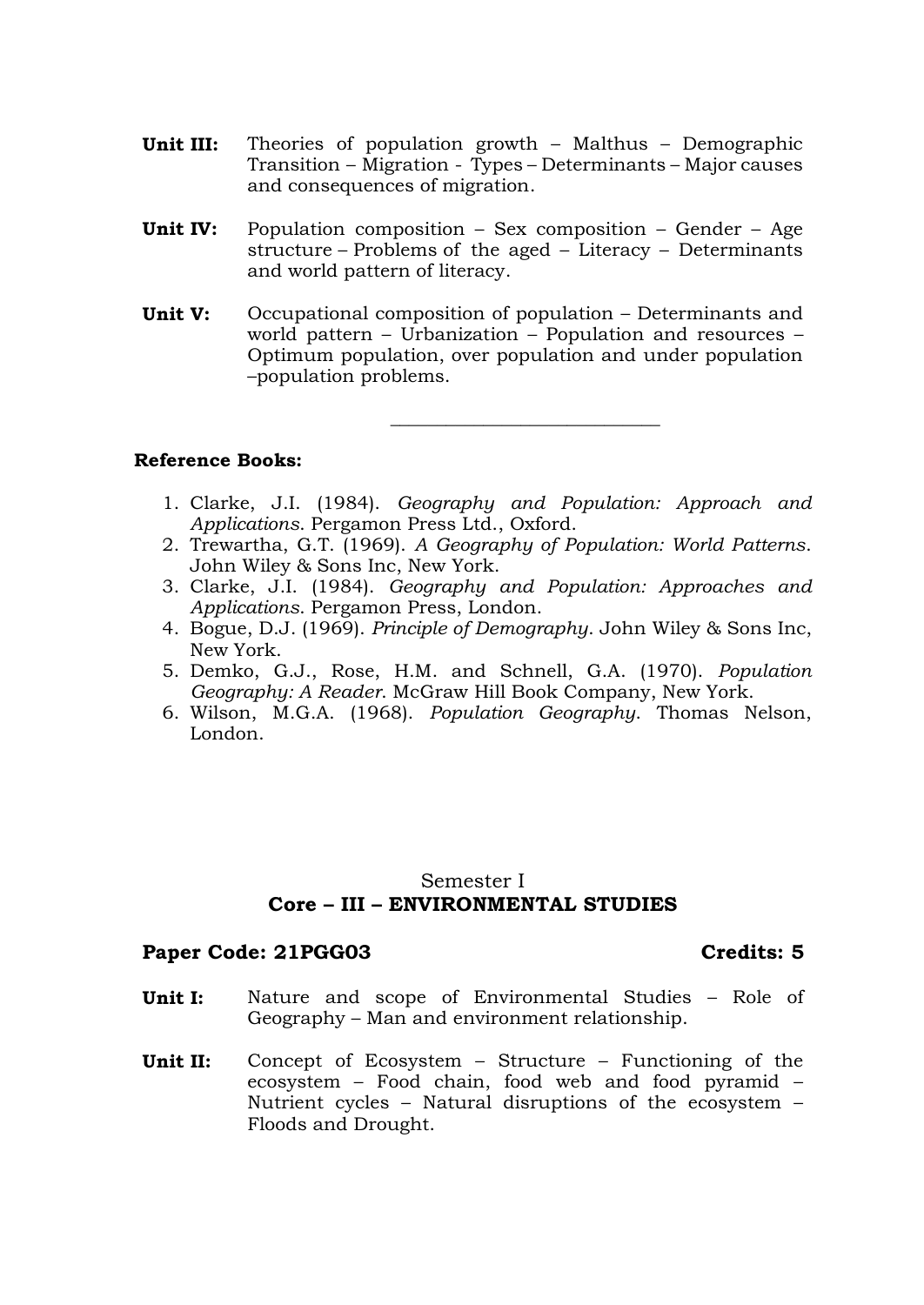- **Unit III:** Human interference of the ecosystem Population growth and its impact – Man's impact on the biosphere – Agriculture – Green Revolution – HYV and pesticides – Man's impact on land – Mining – Soils – Coastal areas.
- **Unit IV:** Human settlements and environment Industrial environment – Emerging environmental problems – Urban environment – Pollution – Environmental and health – Environmental degradation.
- **Unit V:** Eco crisis Environmental quality Environmental management and planning – Environmental Impact Assessment – Conservation movements – Need for interdisciplinary approach.

 $\_$ 

#### **Reference Books:**

- 1. Cunningham, W.P. and Cunningham, M.N. (2004). *Principles of Environmental Science: Inquiry and Application*. Tata McGraw Hill Publishing Company, Ltd., New Delhi.
- 2. Joseph, K and Nagendran, R. (2004). *Essentials of Environmental Studies*. Pearson Education, Delhi.
- 3. Radha, S. and Dankhyan, A.S. (2002). *Environmental Challenges of the 21st Century*. Deep and Deep Publications Pvt. Ltd., New Delhi.
- 4. Saxena, H.M. (2004). *Environmental Geography (2nd Edition)*. Rawat Publications, Jaipur.
- 5. Singh, S. (1991). *Environmental Geography*. Prayag Pustak Bhawan, Allahabad.
- 6. Wathern, P. (1995). *Environmental Impact Assessment: Theory and Practice*. Routledge, London.
- 7. Strahler, A.H. and Strahler, A.N. (1977). *Geography and Man's Environment*. Wiley, Cambridge.

# Semester I **ELECTIVE – I – AGRICULTURAL GEOGRAPHY**

#### Paper Code: 21PGGE01 **Credits: 4**

- **Unit I:** Nature scope and significance of Agricultural Geography Approaches to the study of Agricultural geography – Elements of agriculture.
- **Unit II:** Determinants of agricultural land use Physical, economic, social, institutional and technological determinants.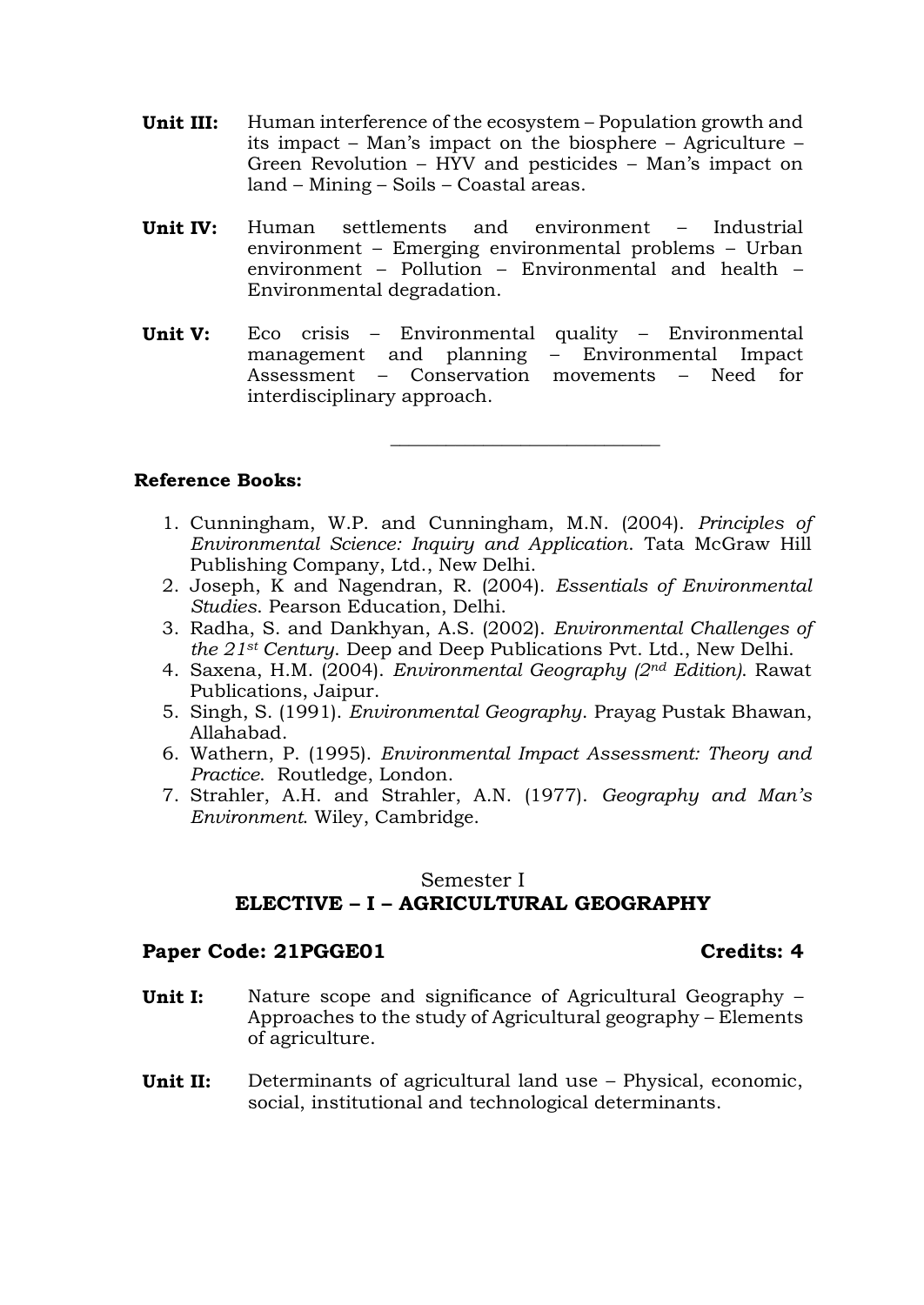- **Unit III:** Von Thunen's theory of agricultural location and its recent modifications – Land use – Types – Land use surveys – Land capability classification.
- **Unit IV:** Agricultural productivity Factors affecting productivity Measurement of agricultural productivity – Crop combination – Delimitation of crop combination regions – Weaver – Crop diversification regions.
- **Unit V:** Agricultural regions of the world A review of Whittlessey's agricultural classification – Agricultural regions of India – Characteristics – Agricultural Problems.

**Reference Books:**

1. Basu, D.N., and Guha, G.S., (1996). *Agro-Climatic Regional Planning in India* (Vol. I & II). Concept Publication, New Delhi.

 $\_$ 

- 2. Grigg, D.B. (1984). *Introduction to Agricultural Geography.* Hutchinson, London.
- 3. Shafi, M., (2006). *Agricultural Geography.* Doring Kindersley India Pvt. Ltd., New Delhi.
- 4. Singh, J. and Dhillon, S.S. (1984). *Agricultural Geography*. Tata McGraw Hill, New Delhi.
- 5. Hussain, M. (1979). *Agricultural Geography*. Inter India Publications, New Delhi.
- 6. Morgan, W.B. and Munton, R.J.C. (1971). *Agricultural Geography*. Methuen & Co., London.
- 7. Singh, J. and Dhillon, S.S. (1995). *Agricultural Geography*. Tata McGraw Hill Pub. Company Ltd., New Delhi.

#### Semester I **ELECTIVE – I – MEDICAL GEOGRAPHY**

#### **Paper Code: 21PGGE02 Credits: 4**

- **Unit I:** Nature, Scope and Development of Medical Geography Concept of Health and Diseases – Climate and Health – Human Diseases – Classification – Infectious, Degenerative and Chronic, Inherited and Genetic Diseases.
- **Unit II:** Geographical Perspectives of Communicable and Non-Communicable Diseases – Epidemic, Endemic and Pandemic Nature of Diseases – Major Tropical Diseases – Malaria,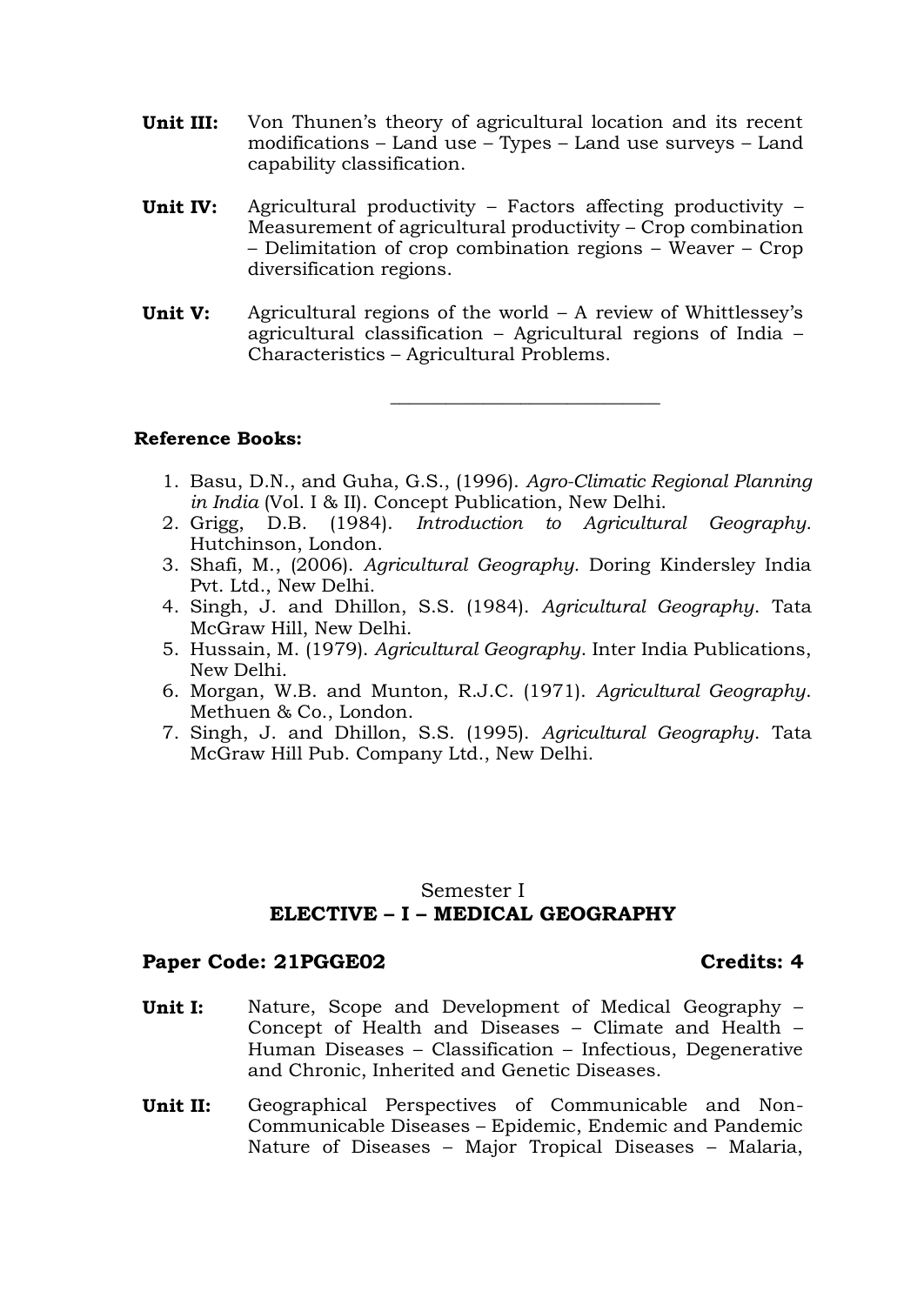Filariasis and Leprosy – Cancer and Heart attack – Social Diseases – HIV/AIDS, STD - Sexually Transmitted Disease.

- **Unit III:** Disease Ecology Determinants of Diseases Interplay of Environmental, Cultural, Socio-Economic and Ecological Factors – Gender and Health – Disease Diffusion – Concepts – Dynamics of Major Diseases – Migration and Disease – Travel Medicine.
- **Unit IV:** Medical Cartography Measurement Techniques of Diseases – Disease Mapping Techniques at Macro, Meso and Micro levels – Medical Statistics – Measurement of Morbidity and Mortality.
- **Unit V:** Health Care Delivery System Hierarchy of Medical Services – Planning for Manpower, Infrastructure and Service Facilities of Health Care – Rural and Urban Disparities – Health Education – GIS in Public Health Surveillance and Monitoring.

#### **Reference Books:**

1. Park, K. (2019). *Textbook of Social and Preventive Medicine*. Banarsidas Bhanot Publishers, Jabalpur.

**\_\_\_\_\_\_\_\_\_\_\_\_\_\_\_\_\_\_\_\_\_\_\_\_\_\_\_\_\_**

- 2. Husain, A. (2007*)*. *Geography and Health*. Mahaveer & Sons, New Delhi.
- 3. Misra, R.P. (2007*)*. *Geography of Health: A Treatise on Geography of Life and Death in India*. Concept Publishing Company, New Delhi.
- 4. Singh, S. and Misra, P.D. (2000). *Health and Diseases: Dynamics and Dimensions*. New Royal Book Company, Lucknow.
- 5. Kulkarni, A.P., Baride, J.P., Doke, P.P. and Mulay, P.Y. (2013). *Text Book of Community Medicine (4th Edition)*. Vora Medical Publications, Mumbai.
- 6. Pacione, M. (1986). *Medical Geography: Progress and Prospects (Progress in Geography Series)*. Routledge Publications, London.
- 7. Akthar, A. and Learmonth, A. (1985). *Geographical Aspects of Health and Disease in India*. Concept Publishing Company, New Delhi.

Semester I

### **Core – IV – Practical – I - TERRAIN AND CLIMATIC DATA ANALYSIS**

#### **Paper Code: 21PGGP01 Credits: 4**

**Unit I:** Drawing Profiles

- 1.1 Serial Profile
- 1.2 Superimposed Profile
- 1.3 Projected Profile
- 1.4 Composite Profile
- 1.5 Longitudinal Profile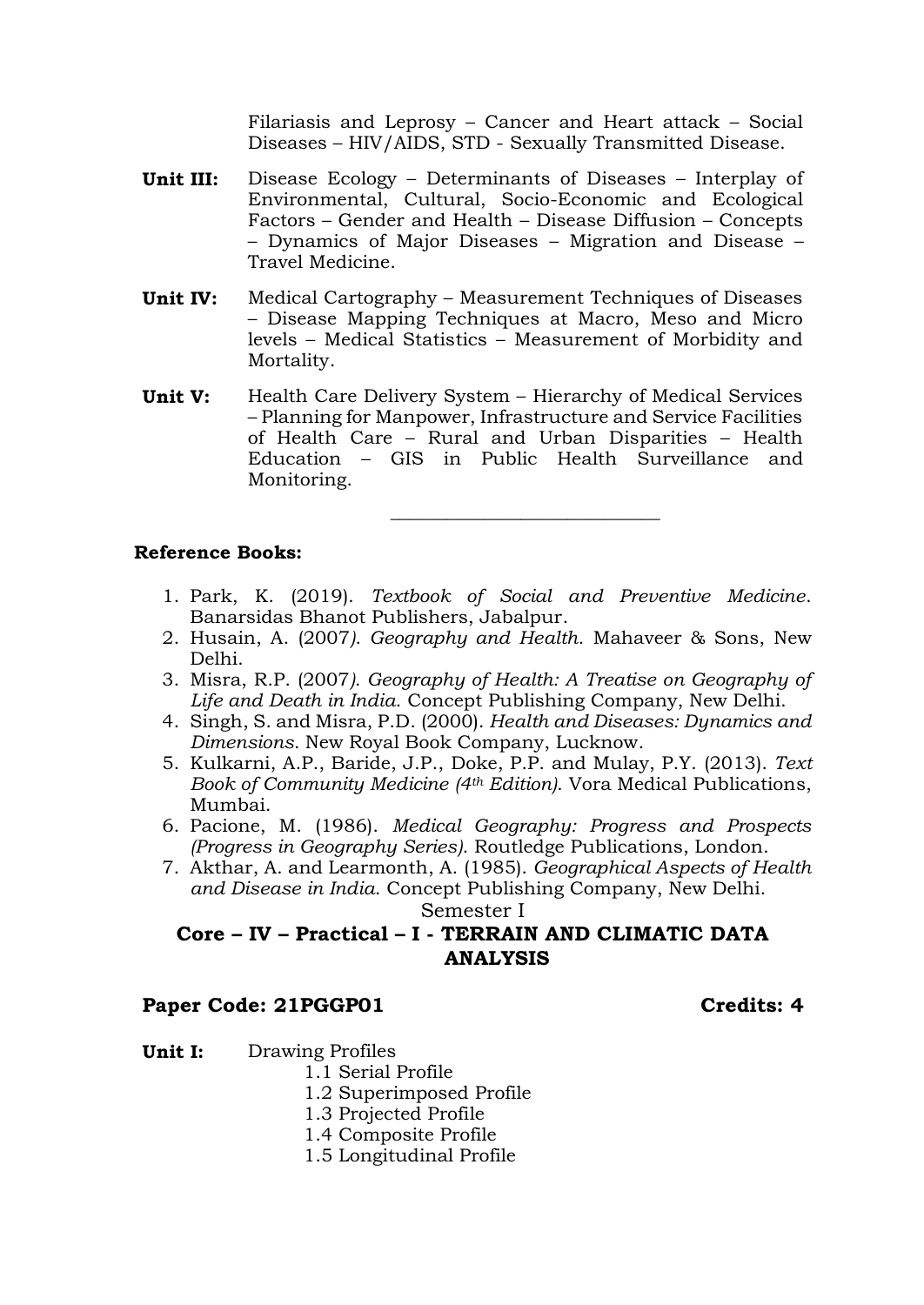- **Unit II:** Slope Analysis
	- 2.1 Wentworth method
	- 2.2 Smith Relative relief method
	- 2.3 Altimetric Frequency Curve
	- 2.4 Hypsographic Curve.

**Unit III:** Morphometric Analysis

- 3.1 Stream Ordering
- 3.2 Bifurcation ratio
- 3.3 Stream Length Ratio
- 3.4 Miller's Drainage Shape Calculating Method

 $\_$ 

- **Unit IV:** Climatic Data Analysis
	- 4.1 Foster's Climograph
	- 4.2 Climatograph
	- 4.3 Rainfall Dispersion Diagram
	- 4.4 Wind-Rose Diagram

#### **Reference Books:**

- 1. Robinson, A.H. (1978). *Elements of Cartography*. John Wiley & Sons Inc., New York.
- 2. Monkhouse, F.J. and Wilkinson, H.R. (1971). *Maps and Diagrams (3rd Edition)*. Methuen & Co., London.
- 3. Khullar, D.R. (2004). *Essentials of Practical Geography*. New Academic Publishing Co., Jalandhar.
- 4. Misra, R.P. and Ramesh, A. (1989). *Fundamentals of Cartography*. Concept Publishing Company, New Delhi.
- 5. Negi, B.S. (1998). *Practical Geography*. Kedarnath and Ramnath, Meerut.
- 6. Saha, P. and Basu, P. (2013). *Advanced Practical Geography*. Kolkata Books and Allied Publisher, Kolkata.

### Semester II **Core – V – GEOGRAPHY OF ECONOMIC ACTIVITIES**

#### Paper Code: 21PGG04 **Credits: 5**

- **Unit I:** Introduction to Geography of Economic Activities Nature, scope and Significance – Approaches – Dynamism of Economic Activities.
- **Unit II:** World agriculture Factors affecting agriculture types Distribution, production and trade of wheat, rice, maize, sugarcane, cotton, tea and rubber – Forestry – Fishing – Grazing and pastoralism.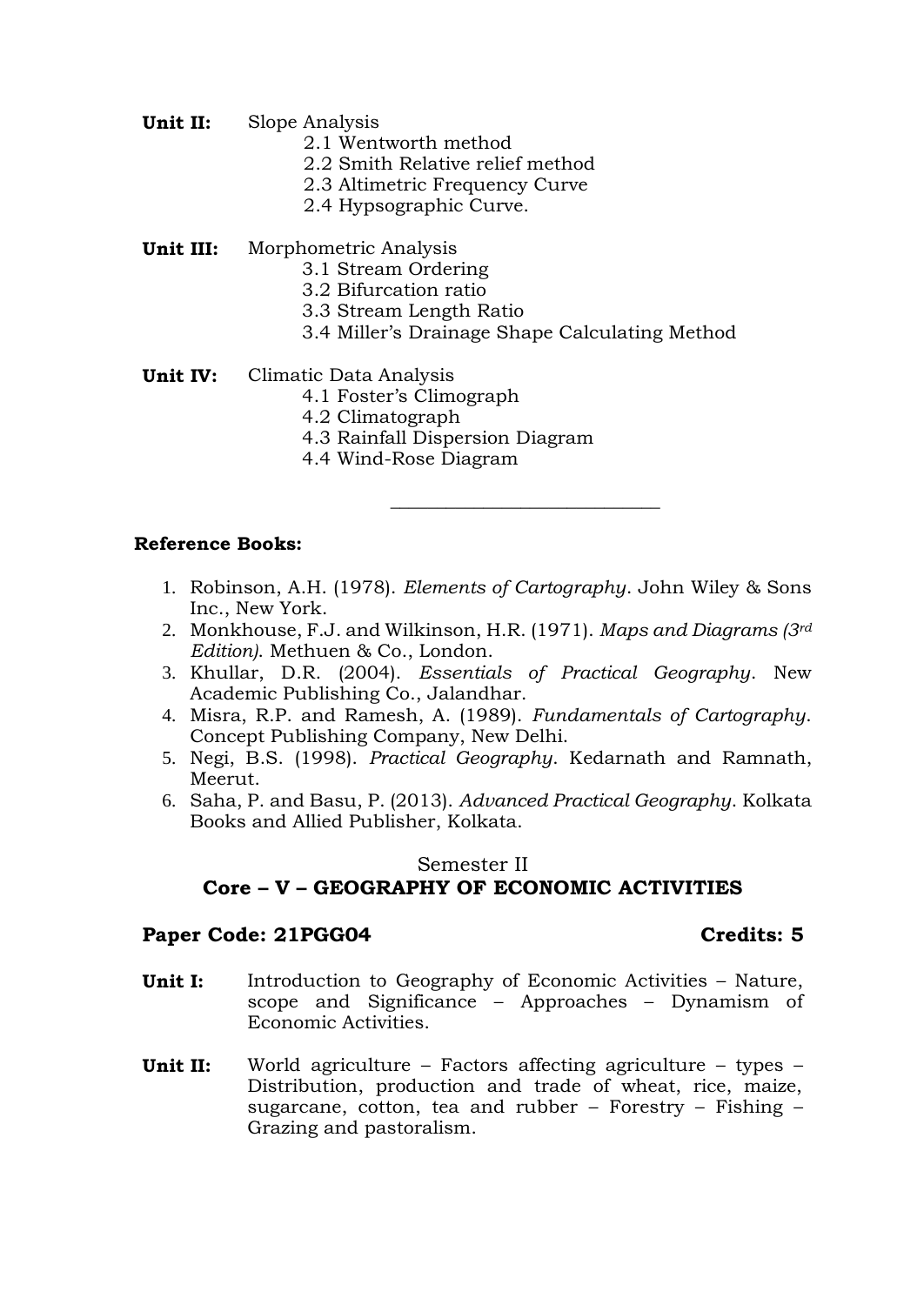- **Unit III:** Economic significance of minerals Distribution and production of iron ore, manganese, bauxite, copper, gold and mica – Fuel resources: Coal – Petroleum and Nuclear minerals.
- **Unit IV:** Manufacturing industries Major inputs Locational factors – Distribution of iron and steel, textiles (cotton and woollen) – Ship-building and Automobile industries – Major industrial regions of the world.
- **Unit V:** Transportation: Land, water and air Major sea routes of the world – Trade – Factors influencing trade – Technological revolution and trade – Major trade blocs of the world – EU – OPEC – ASEAN – WTO.

 $\_$ 

#### **Reference Books:**

- 1. Wheeler, J.O. and Muller, P.O. (1998). *Economic Geography*. John Wiley and Sons, New York.
- 2. Khanna, K.K. and Gupta, V.K. (1998). *Economic and Commercial Geography*. Sultan Chand and Sons, New Delhi.
- 3. Morgan, W.B. and Munton, R.J.C. (1971). *Agricultural Geography*. Methuen & Co., London.
- 4. Hussain, M. (1979). *Agricultural Geography*. Inter India Publications, New Delhi.
- 5. Smith, D.M. (1971). *Industrial Location*. John Wiley and Sons, New York.
- 6. Royen, W.V. and Bengtson, N.A. (1935). *Fundamentals of Economic Geography*. Prentice Hall Inc, New York.
- 7. Thoman, R.S., Conkling, E.C., and Yeates, M.H. (1968). *Geography of Economic Activity*. McGraw Hill Book Company, New York.

#### Semester II **Core – VI – CLIMATOLOGY**

#### **Paper Code: 21PGG05 Credits: 5**

- **Unit I:** Structure and Composition of the Atmosphere Insolation Heat balance – Temperature – Factors controlling temperature distribution – Greenhouse gases.
- **Unit II:** Atmospheric pressure Pressure belts Horizontal and vertical distribution of pressure Wind systems – General circulation – Planetary winds – Seasonal and Local winds – Jet stream.
- **Unit III:** Humidity Evaporation Condensation Forms Clouds Precipitation – Types and Distribution.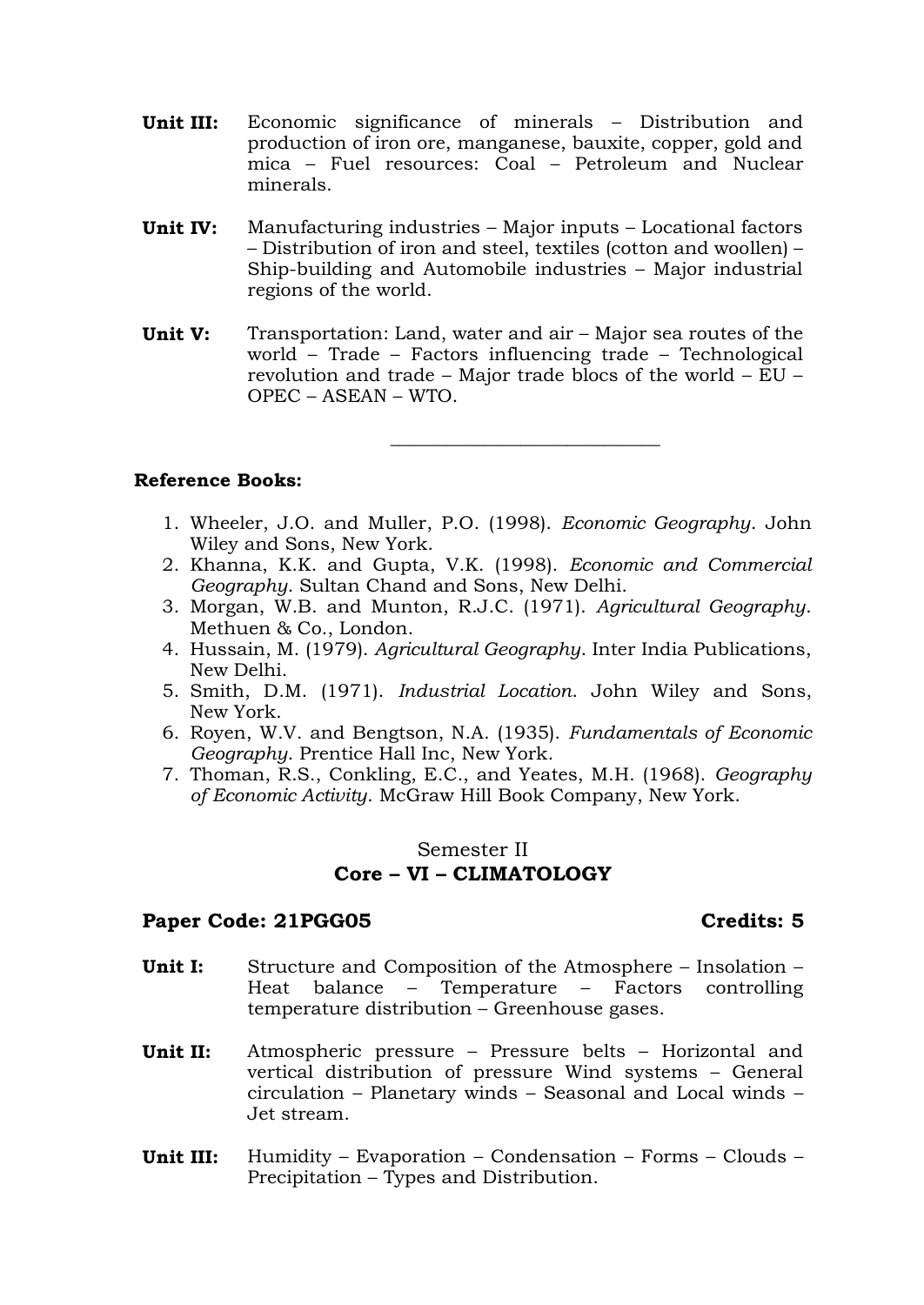- **Unit IV:** Air masses Classification Fronts Atmospheric disturbances – Tropical and Temperate cyclones.
- **Unit V:** Koppen and Thornthwaite climatic classification Weather forecast and weather satellites – recent trends – Climatic regions of world.

#### **Reference Books:**

1. Lal, D.S., (1989). *Climatology*. Chaitanya Publisher's House, Allahabad.

 $\_$ 

- 2. Critchfield, H., (1975). *General Climatology*. Prentice-Hall, New York.
- 3. Das, P.K. (1968). *The Monsoons*. National Book Trust, New Delhi.
- 4. Mather, J.R. (1974). *Climatology: Fundamentals and Applications*. McGraw-Hill, New York.
- 5. Patterson, S. (1969). *Introduction of Meteorology*. McGraw-Hill Book Company, London.
- 6. Stringer, E.T. (1982). *Foundation of Climatology*. Surjeet Publications, New Delhi.
- 7. Trewartha, G.T. (1968). *An Introduction to Climate (4th Edition).*  McGraw-Hill Book Kogakushu Ltd., New York.
- 8. Oliver, J.E. and Hidore, J.J. (2002). *Climatology: An Atmospheric Science*. Pearson Education, New Delhi.
- 9. Miller, A.A. (2001). *Climatology*. Dutton Publications, Boston.

### Semester II **Core – VII – URBAN GEOGRAPHY**

#### Paper Code: 21PGG06 **Credits: 5**

- **Unit I:** Nature, scope and development of urban geography Urbanization – Factors affecting urban growth – World urbanization – Urbanization in Developing countries – Urbanization in India.
- **Unit II:** Demographic structure of cities Age and sex structure Population density distribution – Models – Occupational structure – Urban land use – Types Central business district –Delimitation – Residential land use – Types – Central business district – Delimitation – Residential land use – Urban land use change.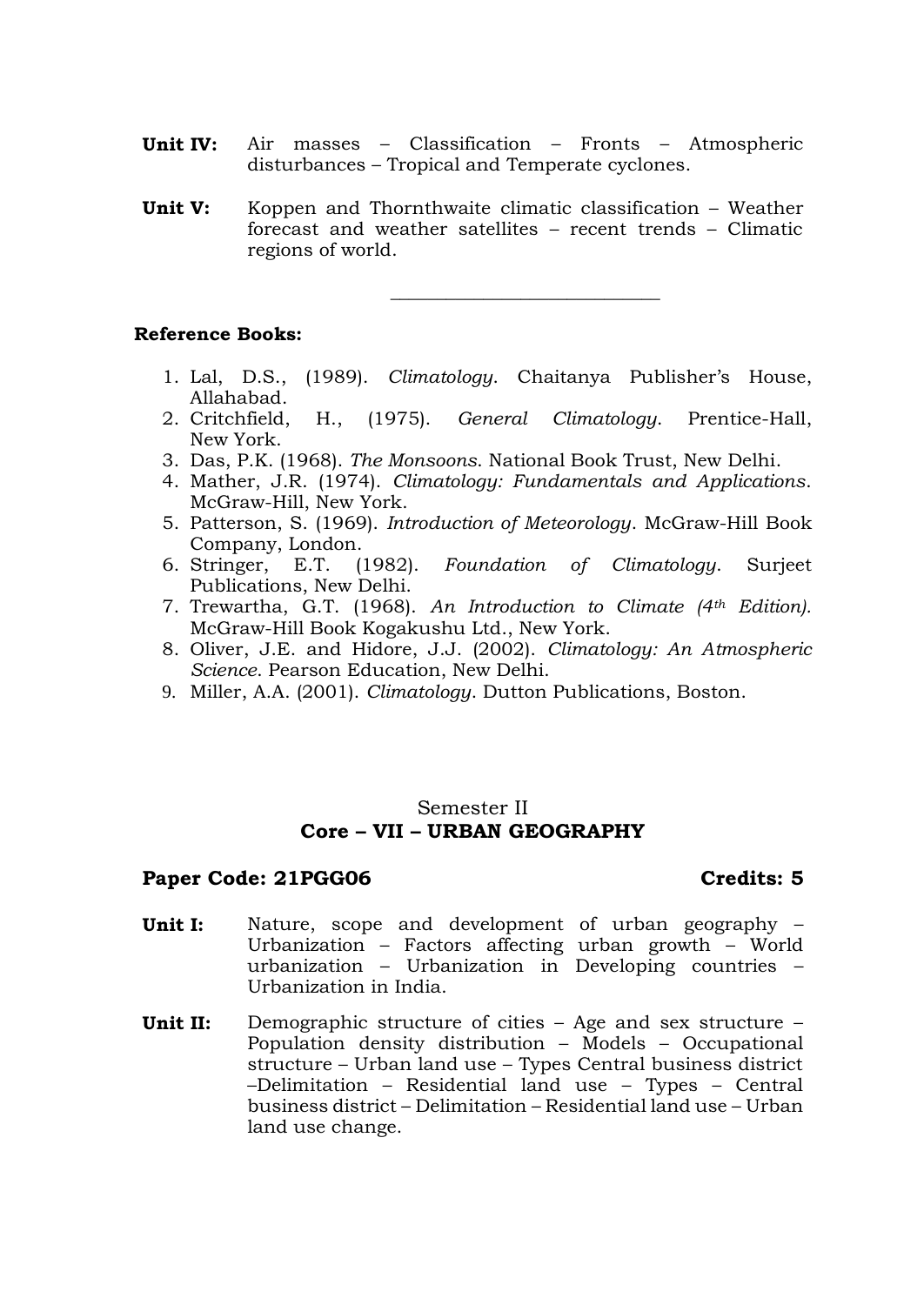- **Unit III:** Urban land use models Burgess Hoyt Harris and Ullman – Urban ecology – Social Area analysis – Factorial ecology – Economic Base and functional organization of the city – Basic and Non basic concept – Functional classification of the city.
- **Unit IV:** Urban expansion Vertical Urban renewal Horizontal Urban sprawl – Rural – Urban Fringe – Suburbs – Growth and characteristics – City region and Umland demarcation.
- **Unit V:** Urban hierarchy Rank size rule Central Place theory Urban Problems: Slums, Transport, Solid Waste Management, Drinking Water Supply and Pollution – Urban Planning – Smart Cities in India.

#### **Reference Books:**

1. Carter, H. (2002). *The Study of Urban Geography*. Arnold Heinemann, London.

\_\_\_\_\_\_\_\_\_\_\_\_\_\_\_\_\_\_\_\_\_\_\_\_\_\_\_\_\_

- 2. Fyfe, N.R. and Kenny, J.T. (2005): *The Urban Geography Reader*, Routledge, London.
- 3. Johnson, J.H. (1972). *Urban Geography: An Introductory Analysis*. Pergamon Press, Oxford.
- 4. Mayer, H.M. and Kohn, C.F. (1967). *Readings in Urban Geography*. Central Book Depot, Allahabad.
- 5. Hall, T. (2006): *Urban Geography*, Routledge, London.
- 6. Kaplan, D.H., Wheeler, J.O. and Holloway, S.R. (2008). *Urban Geography*, John Wiley and Sons, New York.
- 7. Pacione M. (2009). *Urban Geography: A Global Perspective*, Taylor and Francis, New York.

### Semester II **ELECTIVE – II – OCEANOGRAPHY**

#### **Paper Code: 21PGGE03 Credits: 4**

- **Unit I:** Scope, Content, Significance, Distribution of Land and Sea Hypsometric Curve, Surface Configuration of the Ocean Floor: Continental Shelf, Continental Slope, Deep Sea Plain, Oceanic Deeps and Submarine Canyons.
- **Unit II:** Atlantic, Pacific and Indian Ocean Horizontal and Vertical Distribution of Seawater Temperature, Salinity: Factors affecting Salinity and Distribution.
- **Unit III:** Factors Influencing Ocean Circulation General Circulation of Ocean Currents, Currents of the Atlantic, Pacific and Indian Ocean, Waves and Tides: Definition and Types, Tsunamis: Origin and Effects.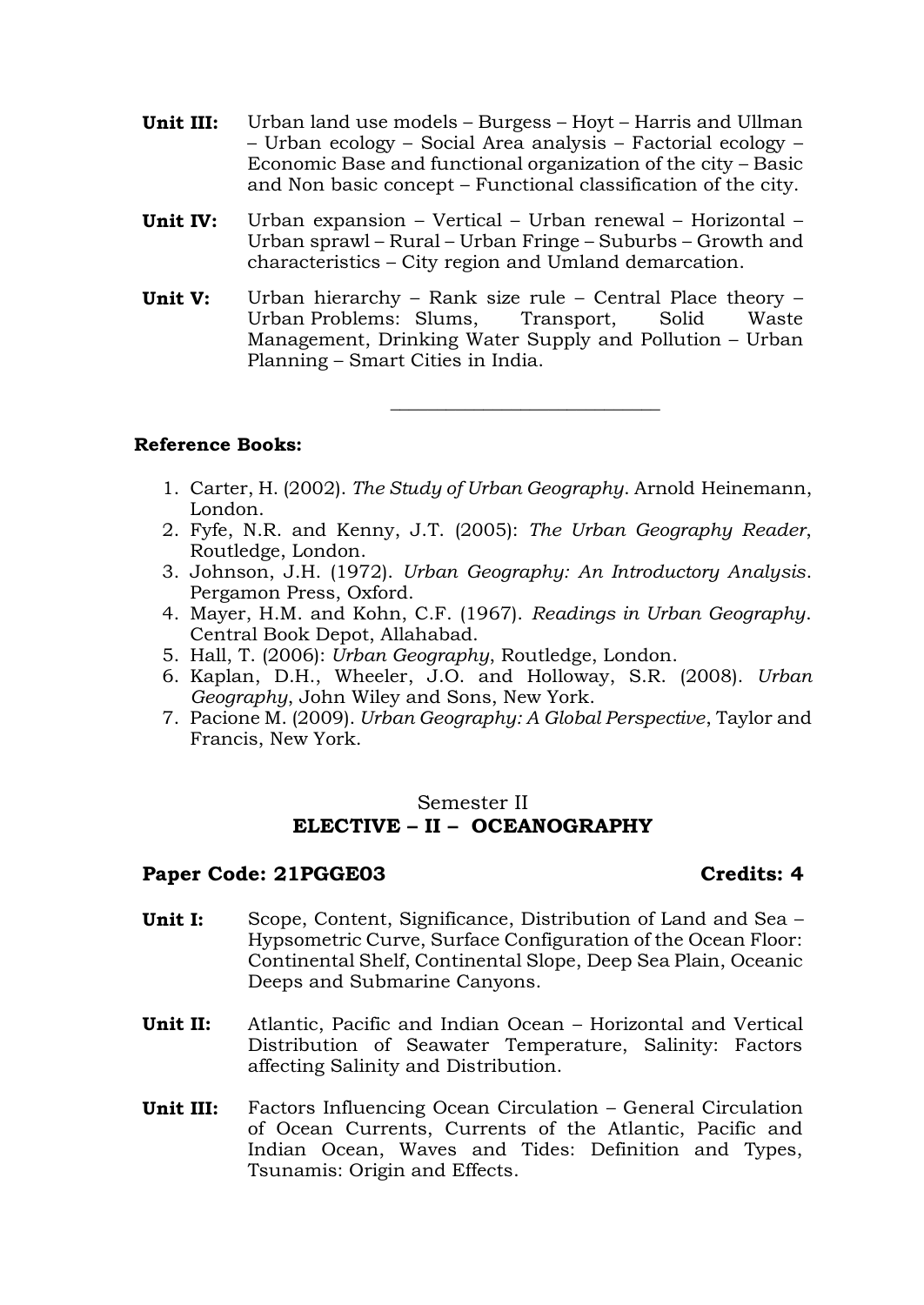- **Unit IV:** Coral Reefs: Classification and Distribution Coral Reefs types - Conditions for the Growth.
- **Unit V:** Ocean Deposits: Types Distribution– Tidal Energy.

#### \_\_\_\_\_\_\_\_\_\_\_\_\_\_\_\_\_\_\_\_\_\_\_\_\_\_\_\_\_

#### **Reference Books:**

- 1. Anikouchine, W.A. and Sternberg, R.W. (1973). *The World Oceans - An Introduction to Oceanography*. Prentice-Hall, Englewood Cliffs, New Jersey.
- 2. Garrison, T. (1998). *Oceanography: An Invitation to Marine Science (3rd Edition).* Wadsworth Publishing Company, Belmont, California.
- 3. Gerald, S. (1980). *General Oceanography: An Introduction*. John Wiley & Sons, New York.
- 4. King, C.A.M. (1972). *Beaches and Coasts*. Edward Arnold, London.
- 5. King, C.A.M. (1975). *Oceanography for Geographers*. Edward Arnold, London.
- 6. Ramasamy, G. (1970). *Oceanography (Tamil Edition)*. Tamil Nadu Text Book Society, Chennai.
- 7. Sharma, R.C. and Vatal, M. (1970). *Oceanography for Geographers*. Chaitanya Publishing House, Allahabad.
- 8. Shepard, F.P. (1948). *Submarine Geology*. Harper & Sons, New York.

### Semester II **ELECTIVE – II – POLITICAL GEOGRAPHY**

#### Paper Code: 21PGGE04 **Credits: 4**

- **Unit I:** Political Geography Nature and Scope Contemporary Traditions in Political Geography – Approaches to Study – Its Relation to other Social Science Disciplines.
- **Unit II:** Nation Concept Characteristics Elements of Nation Building – Nationalism; State: Concept – Characteristics – Types ; Land Locked – Littoral – Island States
- **Unit III:** Frontiers and Boundaries: Evolution and Classification Core Areas and Capitals, Centre – Periphery Relations
- **Unit IV:** Global Strategic Views; Heartland and Rim Land Theories Indian Ocean Politics – International Relations –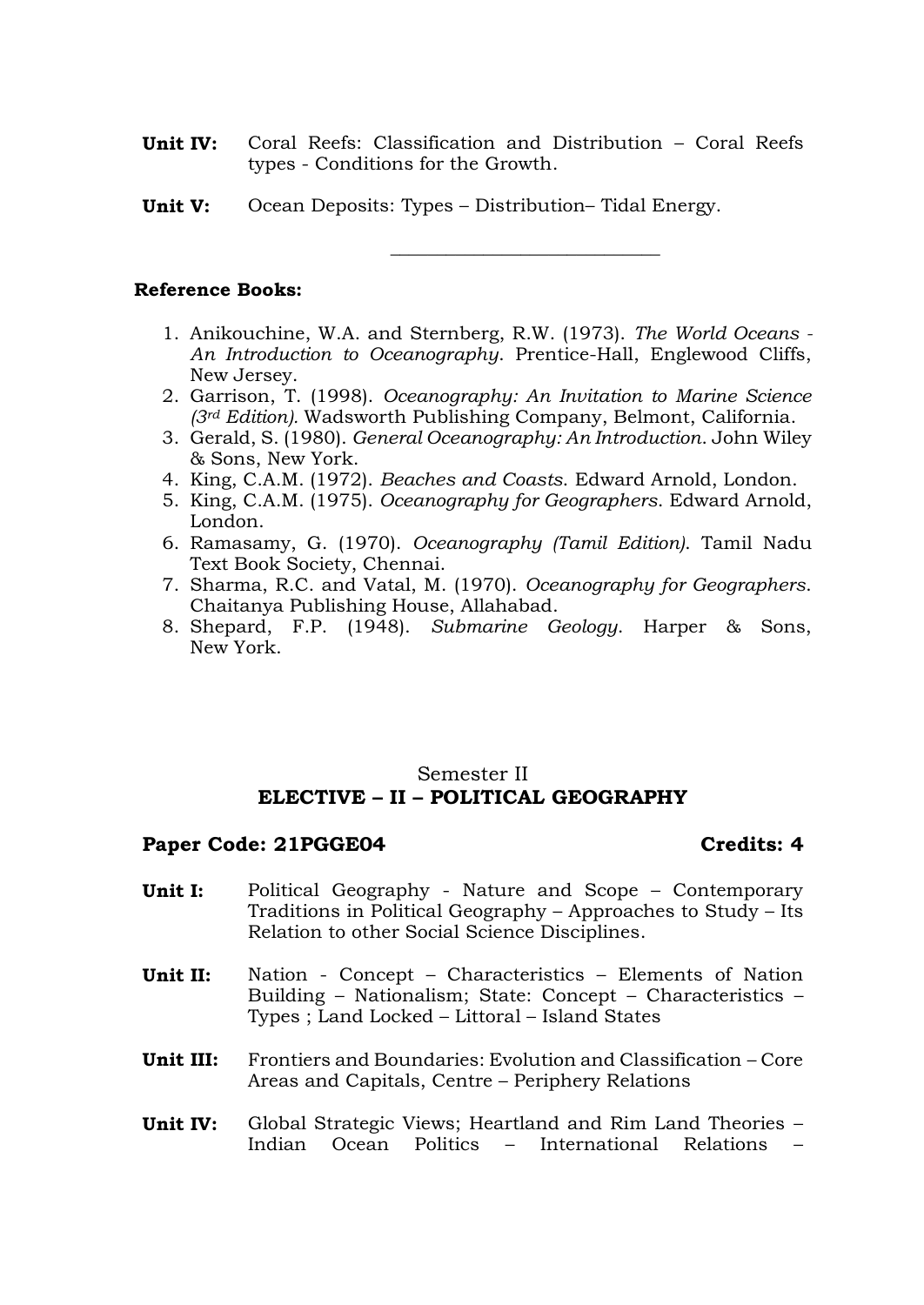Multinational Organizations: Political, Economic and Cultural **Blocks** 

**\_\_\_\_\_\_\_\_\_\_\_\_\_\_\_\_\_\_\_\_\_\_\_\_\_\_\_\_\_**

**Unit V:** Political Geography of India: Federalism - State Reorganization after Independence – Emergence of New States – India's Border Problems – Inter State Disputes with Tamil Nadu.

#### **Reference Books:**

- 1. Alexander, L.M. (1964). *World Political Patterns (2nd Edition)*. John-Murray, London.
- 2. Dikshit, R.D. (1982). *Political Geography: A Contemporary Perspective*. Macmillan Company of India, New Delhi.
- 3. Dikshit, R.D. (2020). *Political Geography: Politics of Place and Spatiality of Politics*. Macmillan Company of India, New Delhi.
- 4. Dwivedi, R.L. and Misra, H.N. (2019). *Fundamentals of Political Geography*. Surjeet Publications, Delhi.
- 5. Valkenburg, S.V. (1957). *Elements of Political Geography (Prentice-Hall Geography Series)*, Prentice-Hall, Inc., New York.

#### Semester II **EDC: GEOGRAPHY OF INDIA**

#### Paper Code: 21PGGEDC1 **Credits: 4**

- **Unit I:** Location and Administrative Units Physiographic divisions – Climate – Climatic types – Soils and Natural Vegetation.
- **Unit II:** Agriculture Salient features Factors affecting, agriculture in India – Major crops – Rice, wheat, cotton, jute, tea, coffee, sugarcane and tobacco only – Irrigation and types – Multipurpose projects.
- **Unit III:** Power resources: Hydel, thermal and nuclear Mineral resources: Iron ore, manganese, bauxite and mica only – Fuel minerals: Coal and Petroleum – Major industries: Iron and steel, Cotton textile, Cement, Sugar and Jute industries.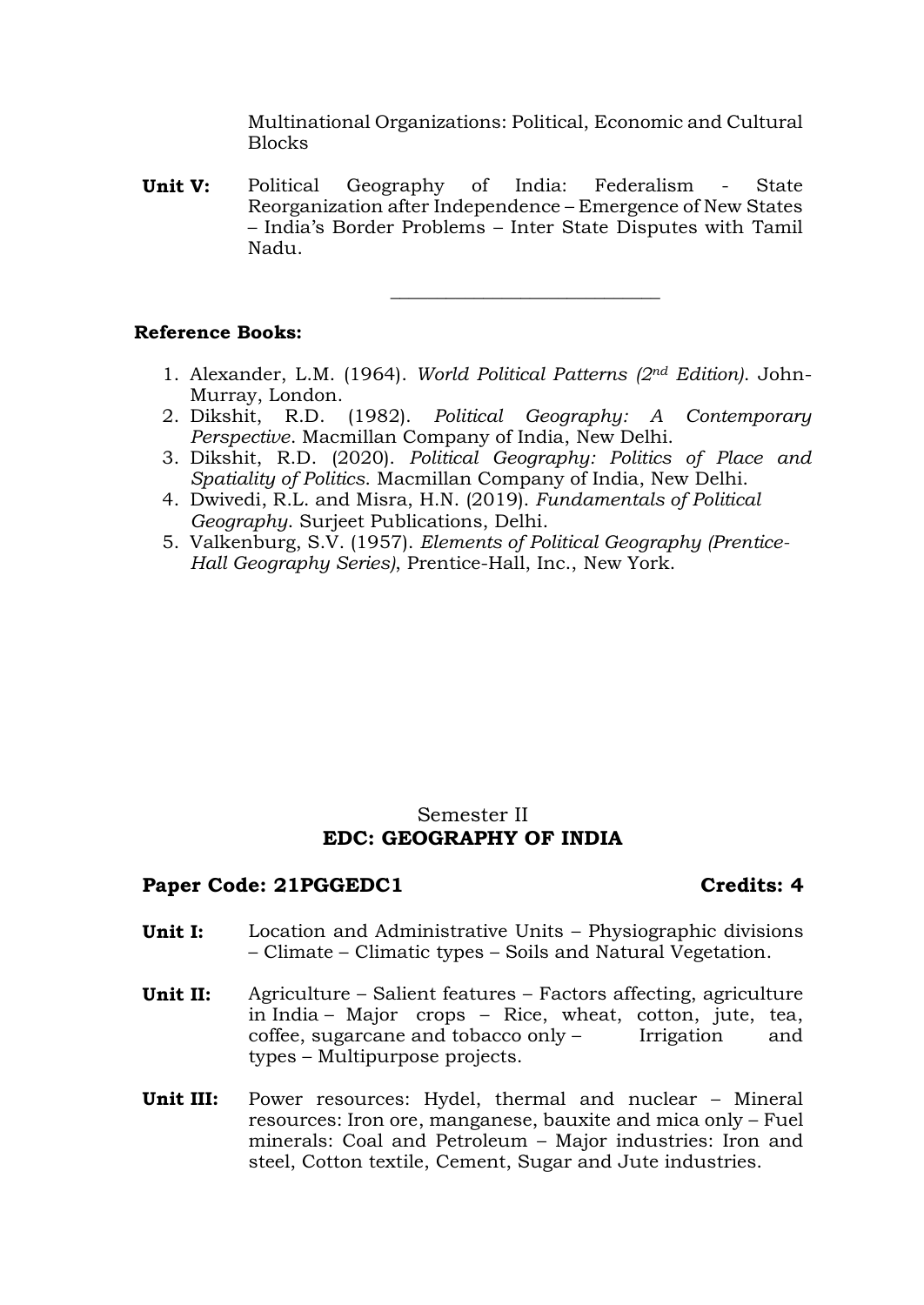- **Unit IV:** Transport and communication: Road, Railways and Water transport – Inland waterways – Ports – Air transport.
- **Unit V:** Population: Growth and Distribution of Population Migration and Urbanization in India.

\_\_\_\_\_\_\_\_\_\_\_\_\_\_\_\_\_\_\_\_\_\_\_\_\_\_\_\_\_

#### **Reference Books:**

- 1. Singh, G. (1976). *A Geography of India*. Atma Ram & Sons Pub., New Delhi.
- 2. Siddhartha, K. and Mukherjee, S. (2013). *Geography through Maps (11th Edition)*. Kisalaya Publications Pvt. Ltd., New Delhi.
- 3. Husain, M. (2014). *Geography of India (5th Edition)*. McGraw Hill Education, New Delhi.
- 4. Sharma, T.C. and Coutinho, O. (1978). *Economic and Commercial Geography India (2nd Edition)*. Vikas Publishing House Pvt. Ltd., New Delhi.
- 5. Mamoria, C.B. (1980). *Economic and Commercial Geography of India*. Shiva Lal Agarwala & Company, Agra.
- 6. Dubey, R.N. and Negi, B.S. (1968). *Economic and Commercial Geography of India*. Kitabmahal, Allahabad.
- 7. Tiwari, R.C. (2010). *Geography of India*. Prayag Pustak Bhawan, Allahabad.
- 8. Spate, O.H.K. and Learmonth, A.T.A. (1967). *India and Pakistan: A General and Regional Geography*. Methuen Publications, London.

### Semester II **EDC: REGIONAL GEOGRAPHY OF TAMIL NADU**

#### Paper Code: 21PGGEDC2 **Credits: 4**

- **Unit I:** Location and administrative units Physiographic divisions Climate – Rainfall – Climatic types – Soils – Natural Vegetation.
- **Unit II:** Agriculture Salient features Major crops Rice, cotton, tea, coffee and sugarcane – Irrigation and types.
- **Unit III:** Power resources: Hydel, thermal and nuclear Mineral resources – Iron ore, manganese and bauxite – Fuel minerals – Coal and Petroleum – Major industries – Iron and steel, Cotton textile, Cement and Sugar industries.
- **Unit IV:** Transport and communication Road, Railways Ports – Air transport – Exports and Imports.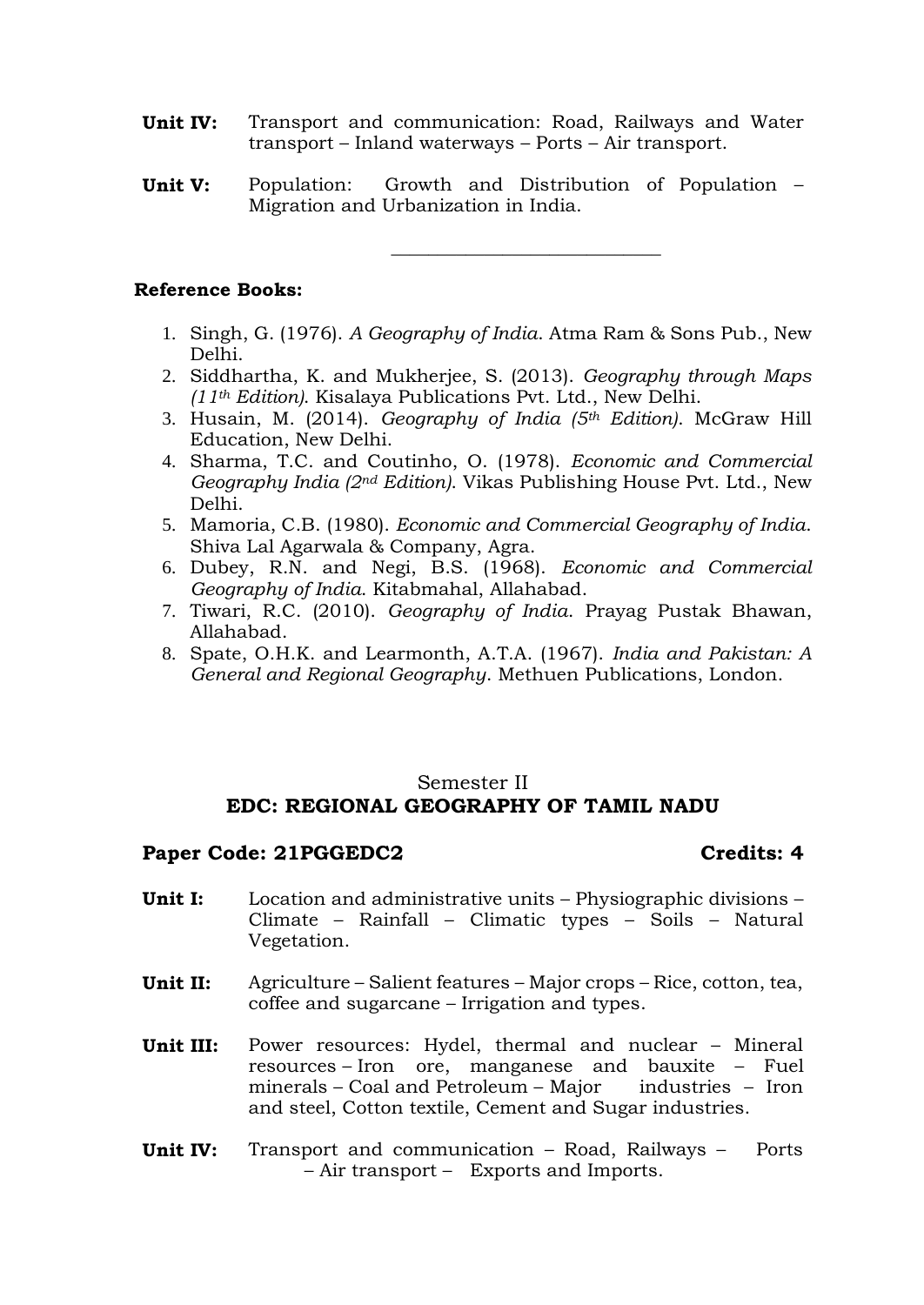**Unit V:** Growth and Distribution of Population – Population migration, Urbanisation in Tamil Nadu.

#### **Reference Books:**

1. Spate, O.H.K. and Learmonth, A.T.A. (1967). *India and Pakistan: A General and Regional Geography*. Methuen Publications, London.

\_\_\_\_\_\_\_\_\_\_\_\_\_\_\_\_\_\_\_\_\_\_\_\_\_\_\_\_\_

- 2. Stamp, L.D. (1967). *Asia: A Regional and Economic Geography*. B.I. Publication Ltd., New Delhi.
- 3. Shafi, M. (2000). *Geography of South Asia*. MacMillan and Co., Kolkata.
- 4. *Statistical Hand Book of Tamil Nadu* (2004). Department of Economics and Statistics, Government of Tamil Nadu, Chennai.
- 5. *Tamil Nadu – An Economic Appraisal 2011-12 to 2013-14* (2014). Department of Evaluation and Applied Research, Chennai.
- 6. *Season and Crop Report of Tamil Nadu for the Agricultural Year 2003- 2004* (2004). Department of Economics and Statistics, Chennai.

### Semester II **Core – VIII – Practical - II STATISTICAL AND COMPUTER APPLICATIONS IN GEOGRAPHY**

#### Paper Code: 21PGGP02 **Credits: 4**

- **Unit I:** Introduction to Basics of Computers
	- 1.1 Microsoft-Word-Power point Presentation Excel Graphics
- **Unit II:** Data Collection
	- 2.1 Sources of Data
	- 2.2 Primary, Secondary and Spatial Data
	- 2.3 Pilot study
	- 2.4 Sampling methods
	- 2.5 Sampling error
- **Unit III:** Data Processing and Representation
	- 3.1 Frequency distributions and diagrammatic representation
	- 3.2 Histogram
	- 3.3 Frequency curve
	- 3.4 Polygon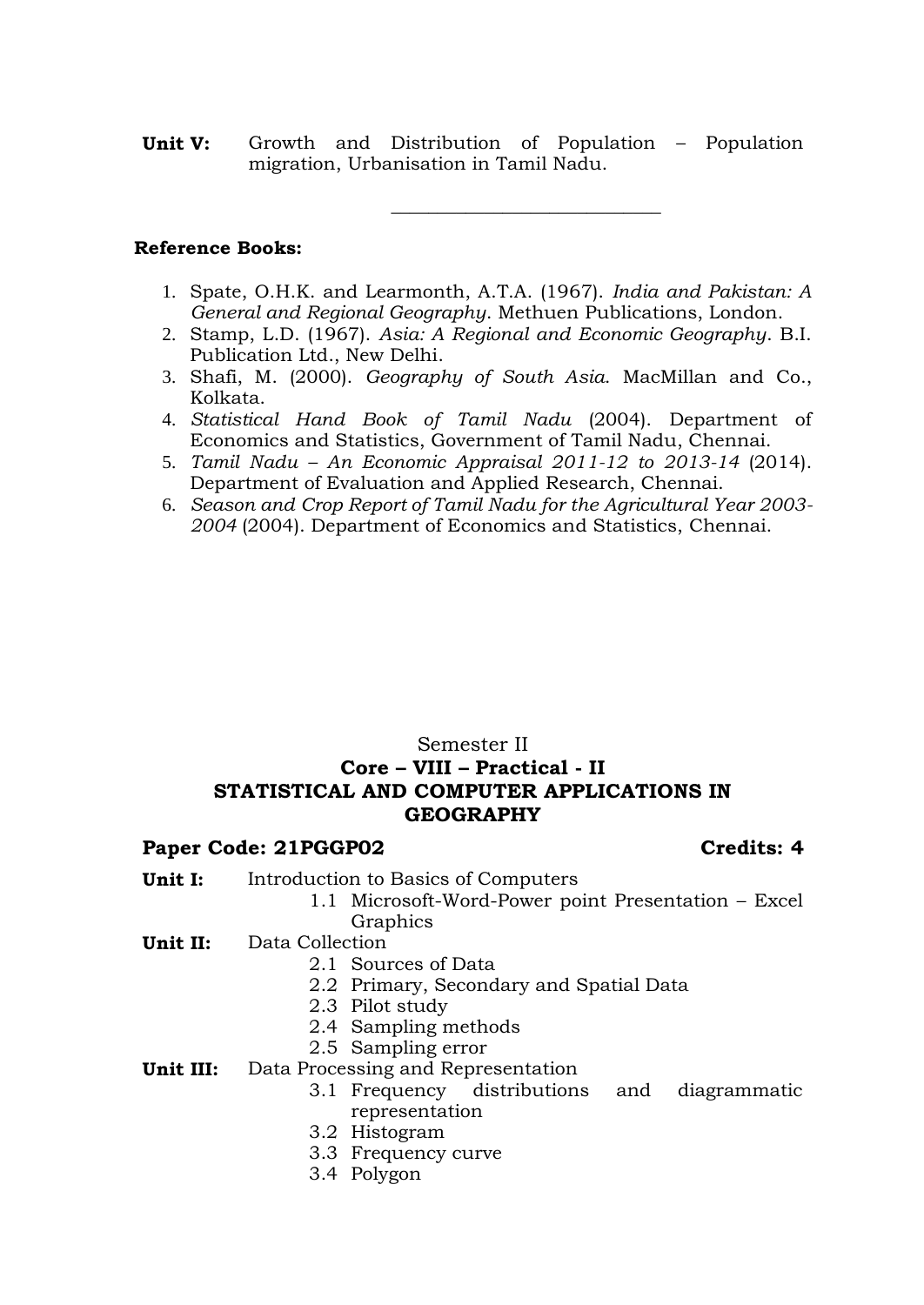- **Unit IV:** Measures of Central tendency
	- 4.1 Mean, Median and Mode
	- Measures of dispersion
		- 4.2 Mean deviation
		- 4.3 Quartile deviation
		- 4.4 Standard Deviation
		- 4.5 Coefficient of Variations
- **Unit V:** Correlation Techniques
	- 5.1 Pearson's Product Moment Correlation

 $\_$ 

- 5.2 Spearman Rank Correlation
- Regression Analysis in Geography
	- 5.3 Residual Mapping
	- 5.4 Factor Analysis

#### **Reference Books:**

- 1. Elliott, A.C. and Woodward, W.A. (2007). Statistical Analysis Quick Reference Guidebook: With SPSS Examples. Sage Publications Pvt. Ltd., New York.
- 2. Singh, S.N. and Yadava, K.N.S. (1981). *Statistics* for Geographers and *Social Scientists (*Eds: Mandal). Concept Publishing Co., New Delhi.
- 3. Gregory, S. (1964). *Statistical Methods and the Geographer*, Longmans, London.
- 4. Lewis, P. (1972). *Maps and Statistics*. Methuen and Company Ltd., London.
- 5. King, L.J. (1969). *Statistical Analysis in Geography*. Prentice Hall Inc., New Jersey.

#### Semester III

### **Core – IX – PRINCIPLES OF CARTOGRAPHY**

#### Paper Code: 21PGG07 **Credits: 5**

- **Unit I:** Meaning and Nature of Cartography Cartography as a Science – Historical development – Maps – Types of maps – Compilation and generalization of maps.
- **Unit II:** Map design and layout Lettering and toponomy Tools and techniques for map drawing – Map construction and reproduction – Photographic and Printing – Photostat – Contact prints – Electronic stencil cutters.
- **Unit III:** Symbolizing and processing data Statistical data base Use of symbols on maps: Point, line, area and volume symbols – Qualitative and Quantitative maps.
- **Unit IV:** Mapping the geologic structure, relief and terrain data Mapping the climatological and hydrological data – Mapping the socio-economic data.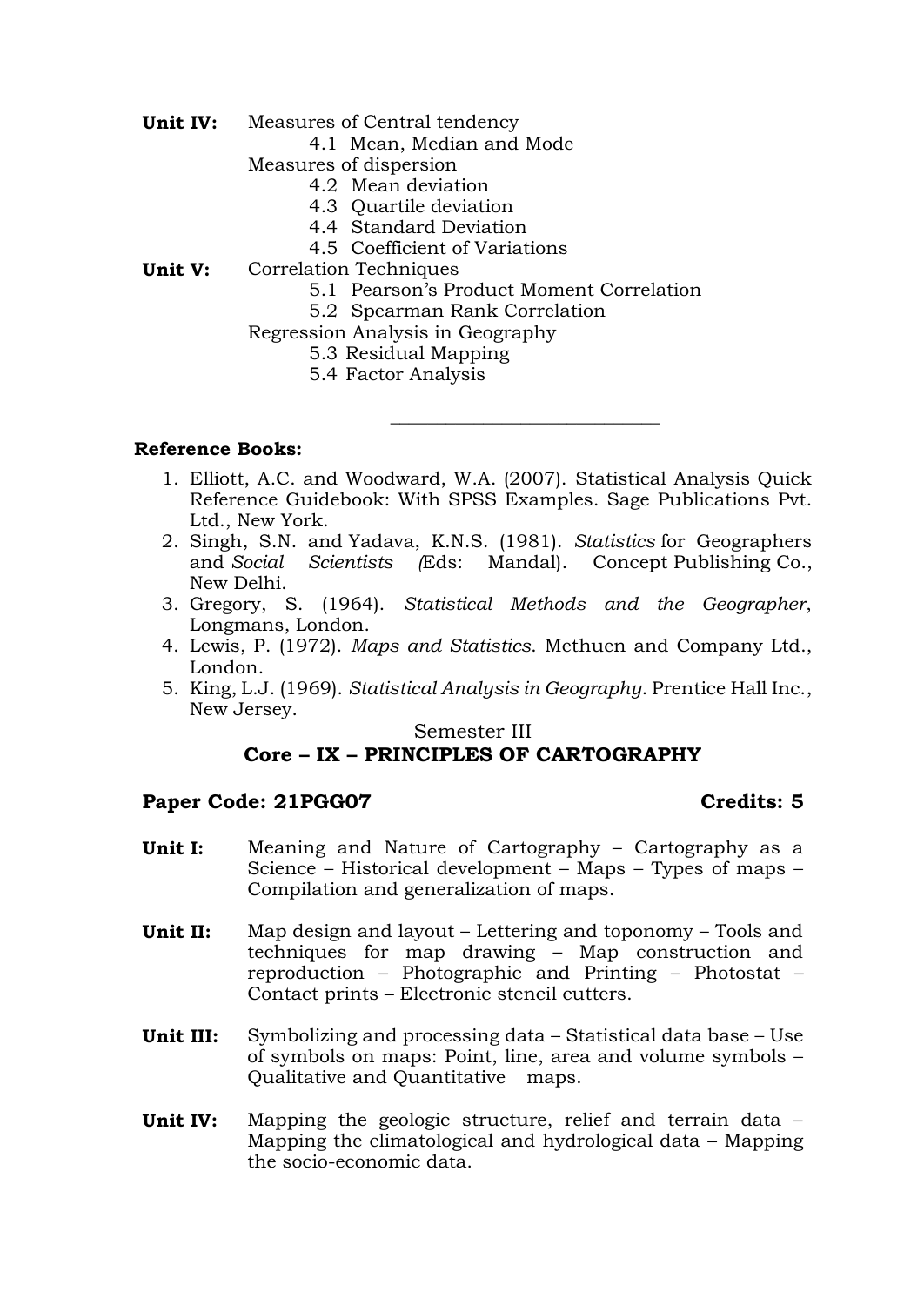**Unit V:** Map Projections – Fundamentals – Classification – Major types of map projections – Characteristics and uses – Choice of Projections – Recent development in Cartography – Computer Cartograpghy – Digital Cartography.

**Reference Books:**

1. Misra, R.P. and Ramesh, A. (1989). *Fundamentals of Cartography*. Concept Publishing Company, New Delhi.

\_\_\_\_\_\_\_\_\_\_\_\_\_\_\_\_\_\_\_\_\_\_\_\_\_\_\_\_\_

- 2. Monkhouse, F.J. and Wilkinson, H.R. (1971). *Maps and Diagrams (3rd Edition)*. Methuen & Co., London.
- 3. Robinson, H. (1995). *Elements of Cartography (6th Edition)*. John Wiley & Sons, New York.
- 4. Keates, J.S. (1989). *Cartographic Design and Production (2nd Edition)*. Longman Scientific and Technical, Essex.
- 5. Raize, E. (1982). *Principles of Cartography*. McGraw Hill Publicatins, New York.
- 6. Saha, P. and Basu, P. (2013). *Advanced Practical Geography*. Kolkata Books and Allied Publisher, Kolkata.

### Semester III **Core – X – CONCEPTS AND TRENDS IN GEOGRAPHY**

#### **Paper Code: 21PGG08 Credits: 5**

- **Unit I:** Geographical thought: Greeks, Romans, Arabs, German, French, British, America, Australia and Indian Geographical Thought.
- **Unit II:** Traditions in Geography Man Land, Area Studies, Spatial and Earth Science Traditions – Dualism and Dichotomy – Systematic and Regional, Deterministic and Possibilistic, Physical and Human, Ideographic and Nomothetic, Qualitative and Quantitative.
- **Unit III:** Explanations in Geography Models and Theories in Geography.
- **Unit IV:** Recent trends in Geographic Studies Resource Management – Environmental Impact Assessment – Risk Analysis – Human Rights and Conflict Resolution.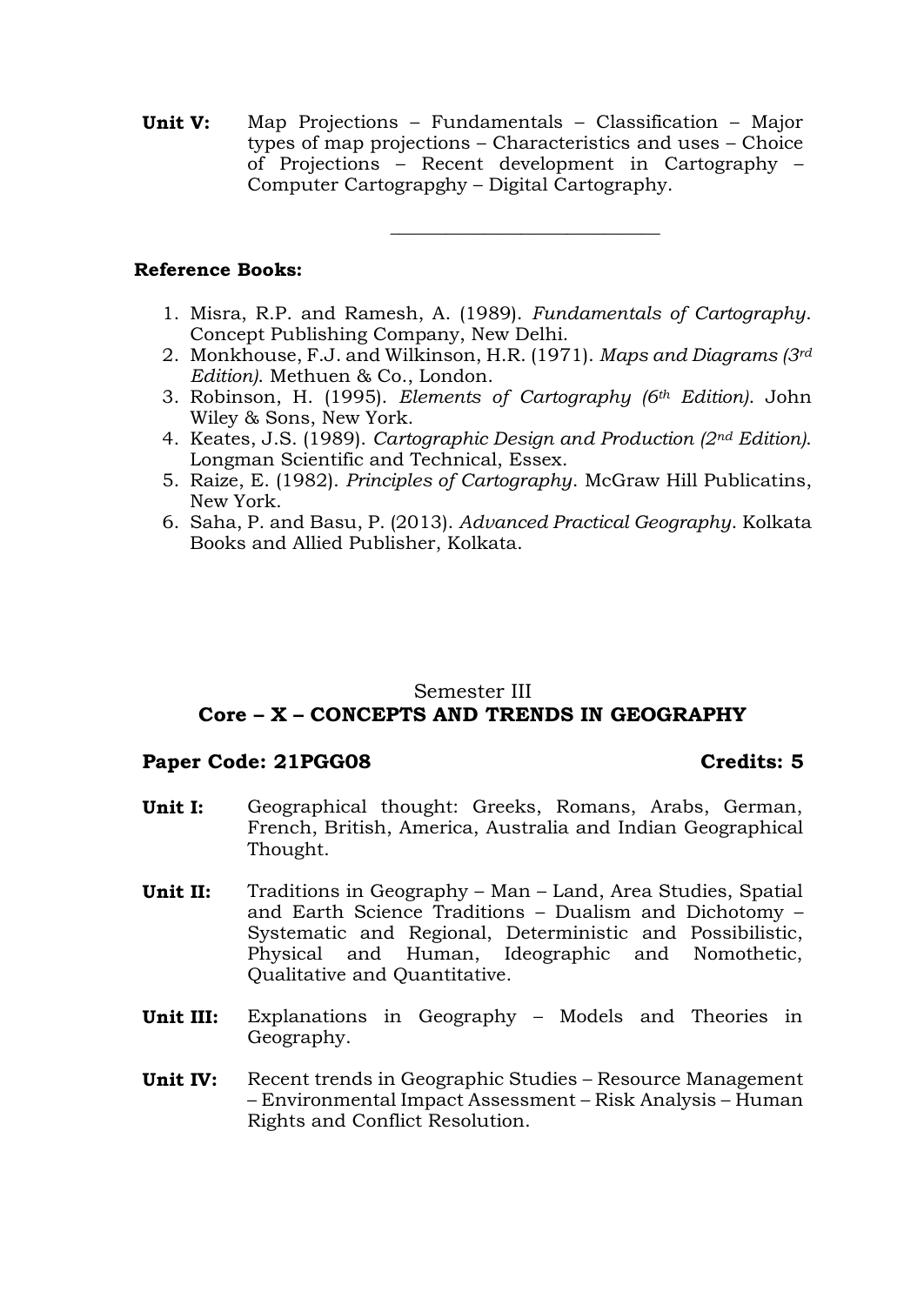**Unit V:** New Techniques in Geography – Spatial Information Technology – Remote Sensing – GIS – GPS.

\_\_\_\_\_\_\_\_\_\_\_\_\_\_\_\_\_\_\_\_\_\_\_\_\_\_\_\_\_

#### **Reference Books:**

- 1. Peet, R. (1998). *Modern Geographical Thought*. Wiley-Blackwell Publishers, New Jersey.
- 2. Hussain, M. (2002). *Evolution of Geographical Thought*. Rawat Publication, Jaipur.
- 3. Harvey, M.E. and Plly, B.P. (2002). *Themes in Geographic Thought*. Rawat Publications, Jaipur.
- 4. Husian, M. (2011). *Human Geography*. Rawat Publication, New Delhi.
- 5. Leong, G.C. and Morgan, G.C. (1982*). Human and Economic Geography*. Oxford University Press, London.
- 6. Haggett, P. (1979). *Geography: A Modern Synthesis (3rd Edition)*. Harper and Row Publishers, New York.
- 7. Dikshit, R.D. (1997). *Geographical Thought: A Contextual History of Ideas*. Prentice-Hall India Pvt. Ltd., New Delhi.

#### Semester III

# **ELECTIVE – III – DISASTER AND MANAGEMENT STUDIES**

#### **Paper Code: 21PGGE05 Credits: 4**

**Unit I:** Basic concepts of disaster – types of disasters – Natural forces and Life – Increasing importance of disasters. **Unit II:** Earthquakes – Volcanism – Landslides – Tsunami – Cyclone – Flood – Drought, Casual factors, Impact Assessment. **Unit III:** Hazardous Wastes – Radioactivity – Toxicity – Nuclear War, Biological Weapons – Landmines. Pollution: Water – Land – Air – Noise pollution. **Unit IV:** Disaster Preparedness and Mitigation – Managing natural and anthropogenic disasters – Risk assessment and analysis. **Unit V:** Management and Planning – Response requirement study – GIS and GPS in disaster management: Alternate Route for sending relief and shortest evacuation routes – map creation

for action plan identification of risk and planning.

\_\_\_\_\_\_\_\_\_\_\_\_\_\_\_\_\_\_\_\_\_\_\_\_\_\_\_\_\_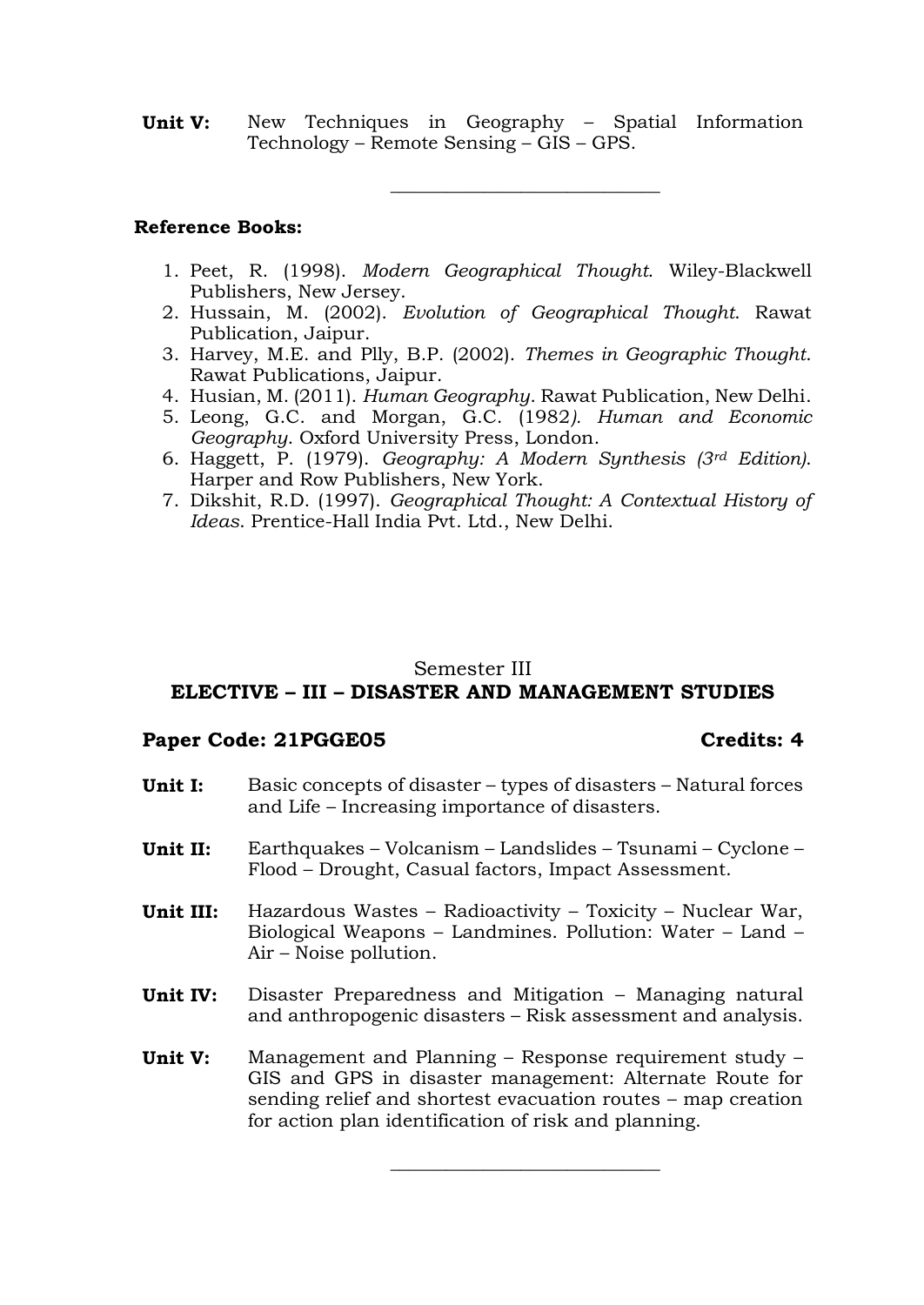#### **Reference Books:**

- 1. Kapur, A. (2010). *Vulnerable India: A Geographical Study of Disasters*. SAGE India Pvt. Ltd., New Delhi.
- 2. *Vulnerability Atlas of India* (1997). Building Materials & Technology Promotion Council, Ministry of Urban Development, Government of India, New Delhi.
- 3. Singh, R.B. (2005). *Risk Assessment and Vulnerability Analysis (Chapter 1, 2 and 3)*, Indira Gandhi National Open University (IGNOU), New Delhi.
- 4. Modh, S. (2010). *Managing Natural Disaster: Hydrological, Marine and Geological Disasters*. Macmillan, New Delhi.
- 5. Singh, R.B. (2006). *Natural Hazards and Disaster Management: Vulnerability and Mitigation (Edited Volume)*. Rawat Publications, New Delhi.
- 6. Stoltman*,* J.P., Lidstone, J. and DeChano, L.M. (2004). *International Perspectives on Natural Disasters: Occurrence, Mitigation, and Consequences (Edited Volume)*. Springer Publications, Dordrecht.

### Semester III **ELECTIVE – III – REGIONAL PLANNING**

#### Paper Code: 21PGGE06 **Credits: 4**

- **Unit I:** Concept of Region Meaning and Types of Regions Formal Region and Functional Region - Regionalization – Regional imbalance and Disparity.
- **Unit II:** Approaches to Regional Analysis Geographic Approach Economic Approach – Holistic Approach.
- **Unit III:** Regional Planning Meaning and Need for Regional Planning – Planning Principles – Regional Planning Process.
- **Unit IV:** Types and Levels of Planning Rural and Urban Planning Sectoral and Spatial planning – Problems of Regional Planning.
- **Unit V:** Regional Planning in India Development of Backward Areas and Drought Prone Regions – Planning for Hill Area Development and Tribal Development.

**\_\_\_\_\_\_\_\_\_\_\_\_\_\_\_\_\_\_\_\_\_\_\_\_\_\_\_\_\_**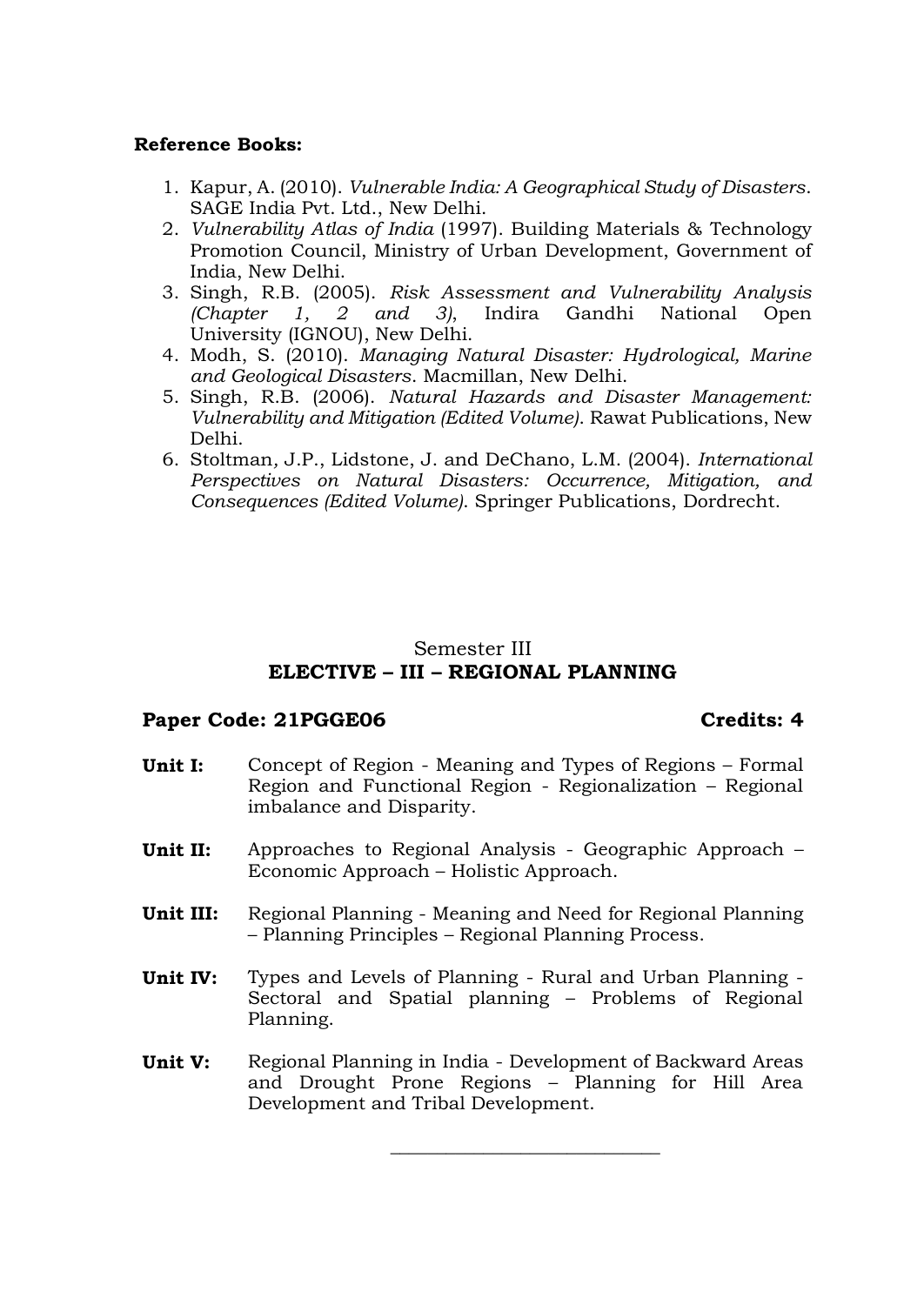#### **Reference Books:**

- 1. Anikouchine, W.A. and Sternberg, R.W. (1973). *The World Oceans - An Introduction to Oceanography*. Prentice-Hall, Englewood Cliffs, New Jersey.
- 2. Misra, R.P. (1992). *Regional Planning: Concepts, Techniques, Polices and Case Studies,* Concept Publishing Company, New Delhi.
- 3. Misra, R.P., Sundaram, K.V. and Prakasa Rao, V.L.S. (1974). *Urban and Regional Planning,* Vikas Publishing House, New Delhi.
- 4. Freeman, H.W. (1968). *Geography and Planning*, Hutchinsan University Press.
- 5. Friedman, J. and Alanso, W. (1964). *Regional Development and Planning, A Reader,* MIT Press, Cambridge Mass.
- 6. Litman, T. (2013). *Planning Principles and Practices,* Victoria Transport Policy Institute.

### Semester III **Core – XI – Practical – III THEMATIC CARTOGRAPHY**

### **Paper Code: 21PGGP03 Credits: 4**

- **Unit I:** Map Compilation and Generalization
	- 1.1 Map Generalization
	- 1.2 Map Compilation
	- 1.3 Scale Conversion
- **Unit II:** Representation of Statistical data into Thematic maps
	- 2.1 Point symbol Maps
		- 2.2 Line symbol Maps
		- 2.3 Area symbol Maps
		- 2.4 Volume symbols Maps
- **Unit III:** Cartographic Appreciation
	- 3.1 Cartographic Appreciation of Survey of India
	- 3.2 Cartographic Appreciation of British Ordnance Survey
	- 3.3 Cartographic Appreciation of US Geological Survey
- **Unit IV:** Survey of India Topographical Sheet
	- 4.1 Detailed interpretation of Survey of India
	- 4.2 Physical Features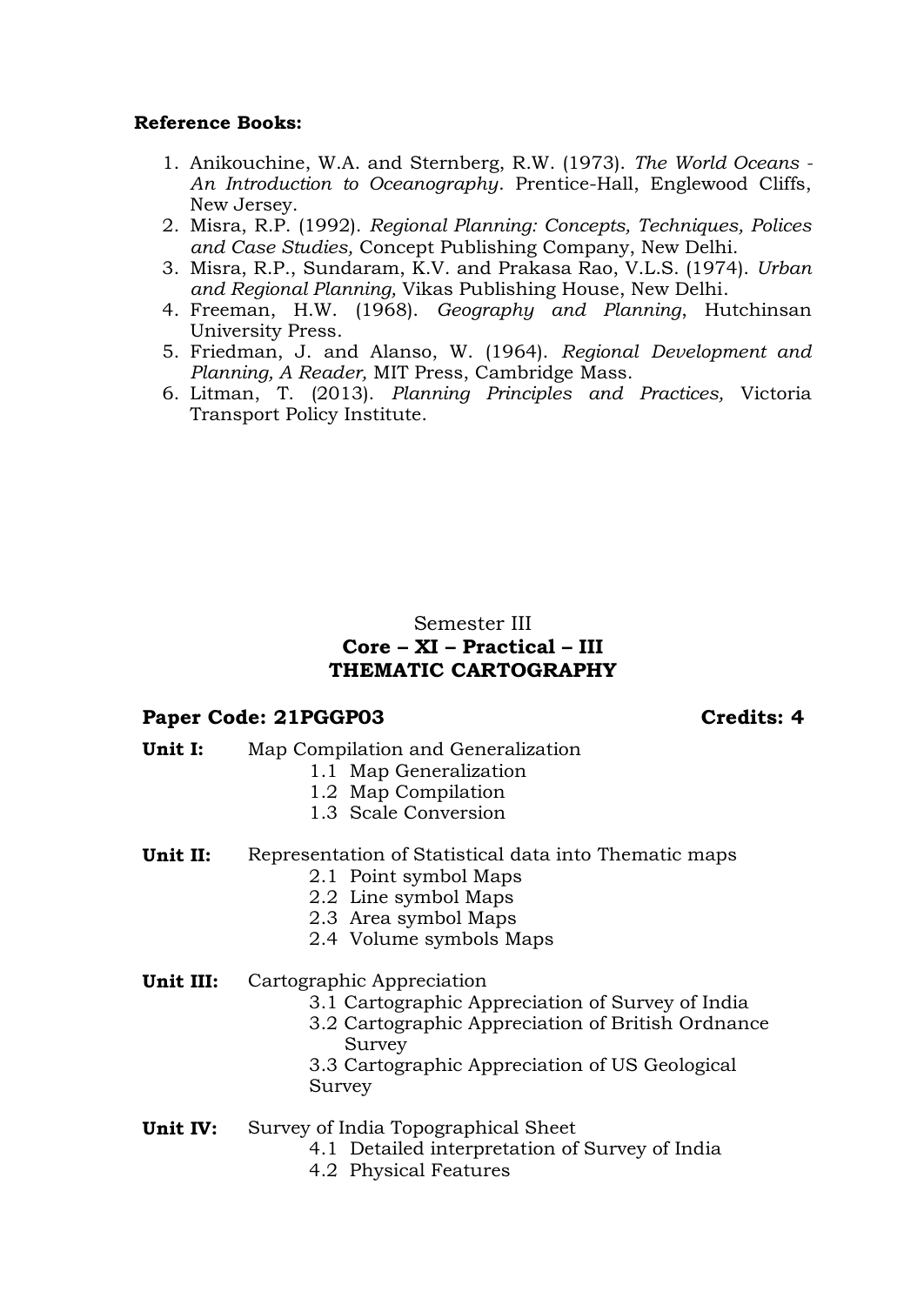#### 4.3 Cultural Features

- **Unit V:** Interpretation of British and US maps
	- 5.1 British Ordnance Survey
	- 5.2 US Geological Survey maps

#### **Reference Books:**

1. Monkhouse, F.J. and Wilkinson, H.R. (1971). *Maps and Diagrams (3rd Edition)*. Methuen & Co., London.

 $\_$ 

- 2. Khan, M.Z.A. (1998). *Text Book of Practical Geography*. Concept Publishing Company, New Delhi.
- 3. Negi, B.S. (1998). *Practical Geography*. Kedarnath and Ramnath, Meerut.
- 4. Singh, G. (1995). *Map Work and Practical Geography (3rd Edition)*. Vikas Publishing House Pvt. Ltd., New Delhi.
- 5. Khullar, D.R. (2004). *Essentials of Practical Geography*. New Academic Publishing Co., Jalandhar.
- 6. Robinson, H. (1995). *Elements of Cartography (6th Edition)*. John Wiley and Sons, New York.

### Semester IV **Core – XII – GEOGRAPHY OF INDIA**

#### Paper Code: 21PGG09 **Credits: 5**

- **Unit I:** Location and Administrative units Physiographic divisions Climate – Soils and Natural Vegetation.
- **Unit II:** Agriculture Salient features Factors affecting, agriculture in India – Major crops – rice, wheat, cotton, jute, tea, coffee, sugarcane and tobacco – Irrigation and types Multipurpose projects.
- **Unit III:** Power resources: Hydel, thermal and nuclear Mineral resources: Iron ore, manganese, bauxite and mica – Fuel minerals: Coal and Petroleum – Major industries: Iron and steel, Cotton textile, Cement, Sugar and Jute industries.
- **Unit IV:** Transport and communication: Land transport: Road and Railways – Water transport – Inland waterways – Ports – Air transport – Foreign trade – Exports and Imports
- **Unit V:** Population: Growth and Distribution of Population Migration - Urbanization in India.

\_\_\_\_\_\_\_\_\_\_\_\_\_\_\_\_\_\_\_\_\_\_\_\_\_\_\_\_\_

**Reference Books:**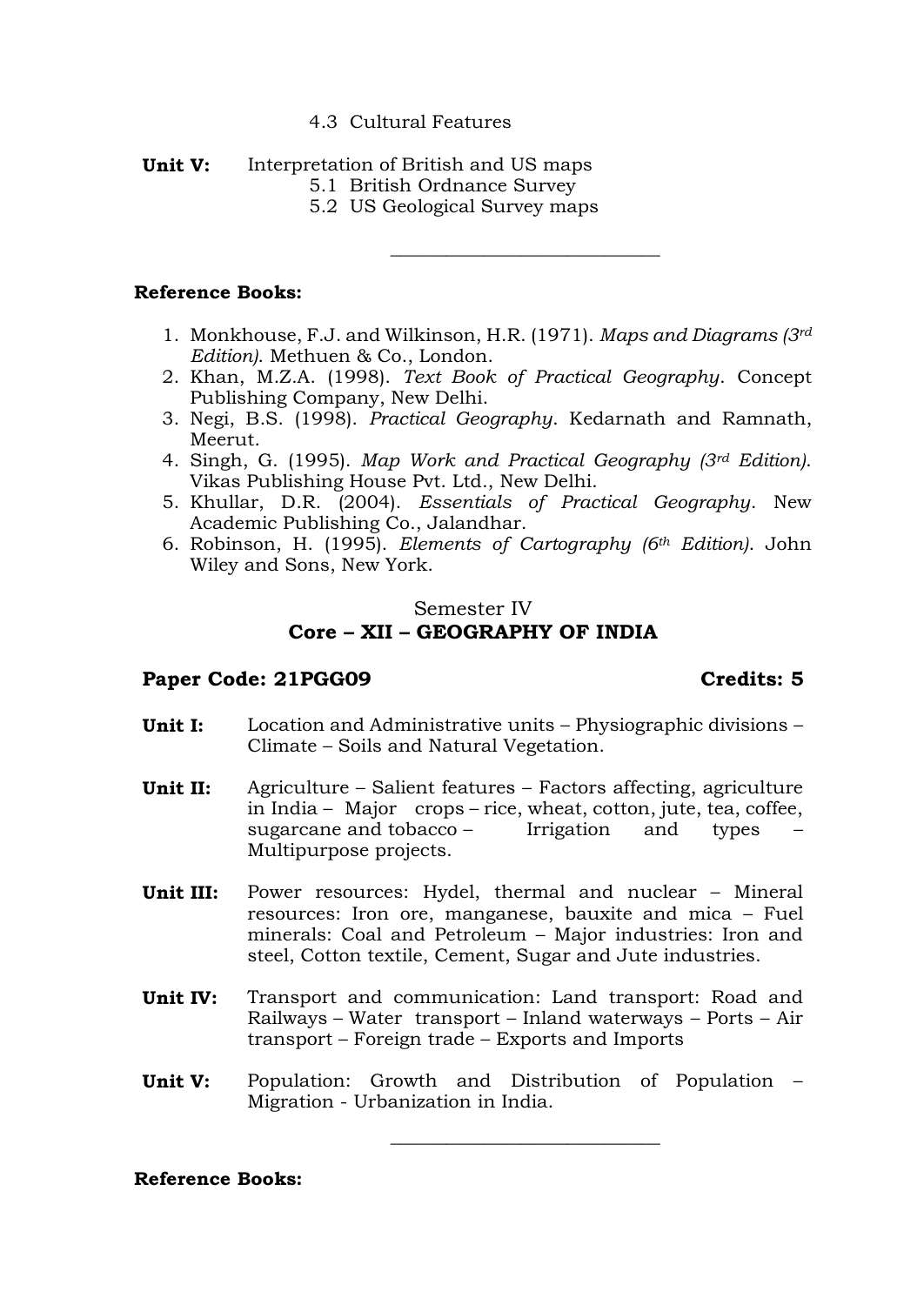- 1. Siddhartha, K. and Mukherjee, S. (2013). *Geography through Maps (11th Edition)*. Kisalaya Publications Pvt. Ltd., New Delhi.
- 2. Husain, M. (2014). *Geography of India (5th Edition)*. McGraw Hill Education, New Delhi.
- 3. Tirtha, R. (2002). *Geography of India.* Rawat Publications, Jaipur.
- 4. Singh, G. (1976). *A Geography of India*. Atma Ram & Sons Pub., New Delhi.
- 5. Siddhartha, K. and Mukherjee, S. (2013). *Geography through Maps (11th Edition)*. Kisalaya Publications Pvt. Ltd., New Delhi.
- 6. Husain, M. (2014). *Geography of India (5th Edition)*. McGraw Hill Education, New Delhi.
- 7. Sharma, T.C. and Coutinho, O. (1978). *Economic and Commercial Geography India (2nd Edition)*. Vikas Publishing House Pvt. Ltd., New Delhi.
- 8. Mamoria, C.B. (1980). *Economic and Commercial Geography of India*. Shiva Lal Agarwala & Company, Agra.
- 9. Dubey, R.N. and Negi, B.S. (1968). *Economic and Commercial Geography of India*. Kitabmahal, Allahabad.
- 10. Tiwari, R.C. (2010). *Geography of India*. Prayag Pustak Bhawan, Allahabad.

#### Semester IV

#### **Core – XIII – PRINCIPLES OF REMOTE SENSING AND GIS**

#### **Paper Code: 21PGG10 Credits: 5**

- **Unit I:** Remote Sensing: Definition Types Components Electromagnetic Radiation – Electromagnetic Spectrum – Interaction of EMR with earth surface and atmosphere – Platforms – Payloads – Historical development – Development of Remote Sensing in India.
- **Unit II:** Aerial Remote Sensing Types of aerial photographs Camera – Films – Filters; Photogrammetry: Stereoscopic Vision – Photo Scale – Relief Displacement – Parallax – Mosaic.
- **Unit III:** Satellite Remote Sensing Types of Satellites Orbits. Resolutions: Spatial – Spectral – Radiometric and Temporal; Satellite Programmes – Resource Satellites: IRS, LANDSAT, SPOT and Weather Satellites: INSAT and NOAA Series – Image Analysis.
- **Unit IV:** GIS and GNSS: Definition Components Data sources Data models: RASTER, VECTOR & TIN; GIS Analysis: Overlay, Buffer, Network Analysis – DEM. GNSS: Components of GNSS Satellites – GNSS Survey: Handheld GPS and DGPS
- **Unit V:** Application of Remote Sensing and GIS in Geographical Studies – Water Resources – Disaster Management – Land use Planning – Urban Planning.

\_\_\_\_\_\_\_\_\_\_\_\_\_\_\_\_\_\_\_\_\_\_\_\_\_\_\_\_\_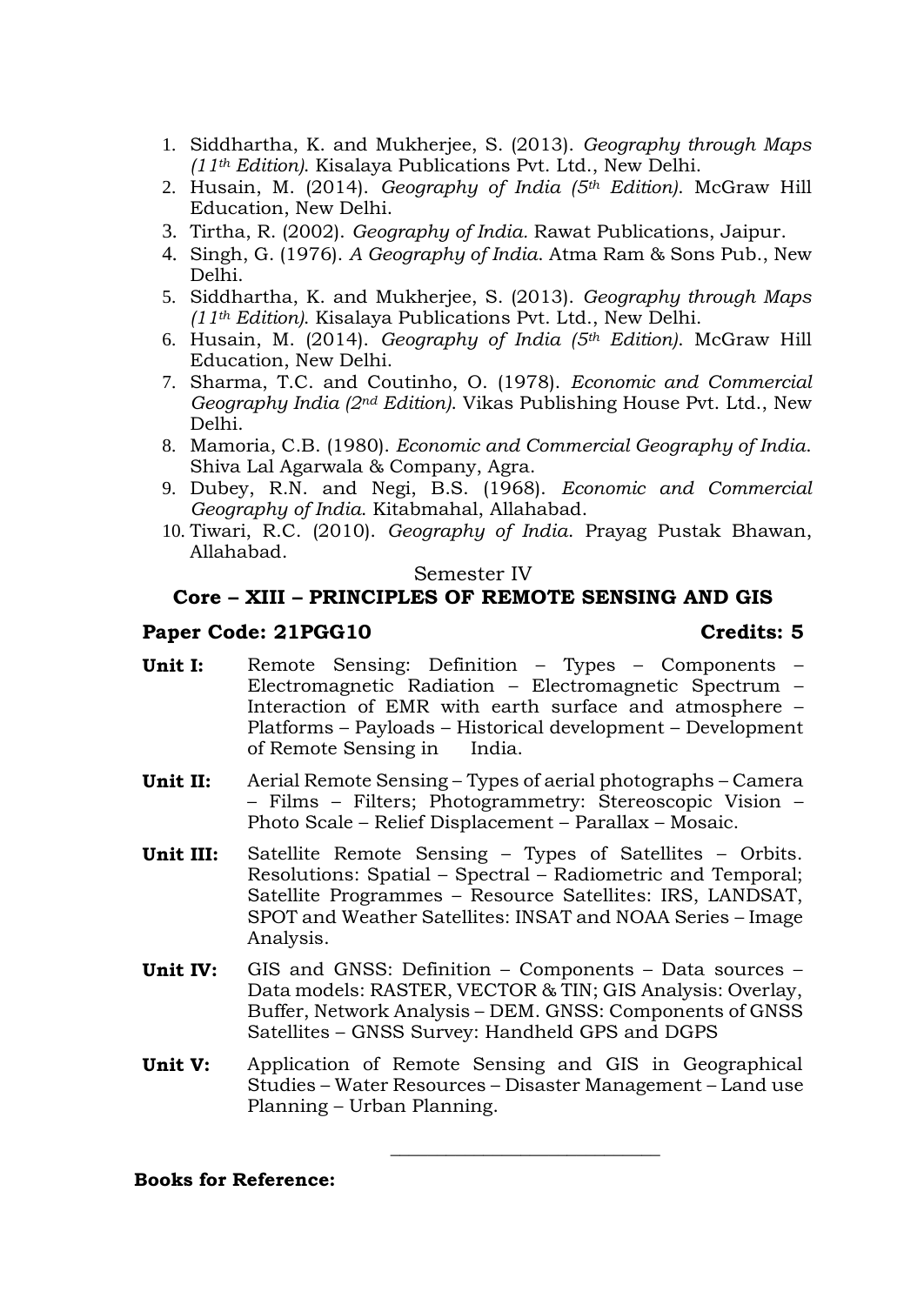- 1. Barrett, E.C. and Curtis, L.F. (1992). *Introduction to Environmental Remote Sensing*. Chapman and Hall Publications, London.
- 2. [Campbell,](http://www.guilford.com/author/James-B-Campbell) J.B. and [Wynne,](http://www.guilford.com/author/Randolph-H-Wynne) R.H. (1987). *Introduction to Remote Sensing*. The Guilford Press, New York.
- 3. Lillesand, T.M. and Kiefer, R.W. (1987). *Remote Sensing and Image Interpretation*. John Willy and Sons, New York.
- 4. Lueder, D.R. (1959*). Aerial Photographic Interpretation – Principles and Applications*. McGraw Hill Book Co., New York.
- 5. Jensen, J.R. (2005). *Introductory Digital Image Processing: A Remote Sensing Perspective (4th Edition)*. Pearson Prentice-Hall, New Jersey.
- 6. Burrough, P.A. and McDonnell, R.A. (2000). *Principles of Geographical Information System (Spatial Information System)*. Oxford University Press, New York.
- 7. Heywood, I., Cornelius, S. and Carver, S. (2011). *An Introduction to Geographical Information Systems (4th Edition)*. Pearson Education Limited, London.
- 8. Jeffrey, C. (2015). *An Introduction to GNSS: GPS, GLONASS, Galileo and other Global Navigation Satellite Systems*. NovAtel, Alberta.

#### Semester IV

### **ELECTIVE – IV – GEOGRAPHY OF TRAVEL AND TOURISM**

#### **Paper Code: 21PGGE07 Credits: 4**

#### **Unit I:** Concepts of Leisure and Tourism – Principles and Purpose – Types of tourism – Significance of Tourism development in Modern society – Tourism development in the world – Tourism in India.

- **Unit II:** History of tourism Ancient, Medieval and Modern periods Determinants and motivation of tourism.
- **Unit III:** Elements of tourism Attraction, Accessibility and Amenities – Classification of tourist spots – Accommodation – Primary and supplementary accommodation – Hotels, Drive inn, Holiday inn and motels.
- **Unit IV:** Role of transport in tourism development Travel formalities – Tour itinerary – Travel agency – Travel restrictions – Passport, Visa and bank restrictions – Traveller's cheques – Credit and debit cards – Tourism and environment – Eco tourism.
- **Unit V:** Tourism Organization WTO ITDS TTDC and subsidiaries – Tourism promotion – Advertisement – Tourism Planning and Development – Tourist spots in India – Potentials of tourism in India – Problems of tourism development.

\_\_\_\_\_\_\_\_\_\_\_\_\_\_\_\_\_\_\_\_\_\_\_\_\_\_\_\_\_

#### **Reference Books:**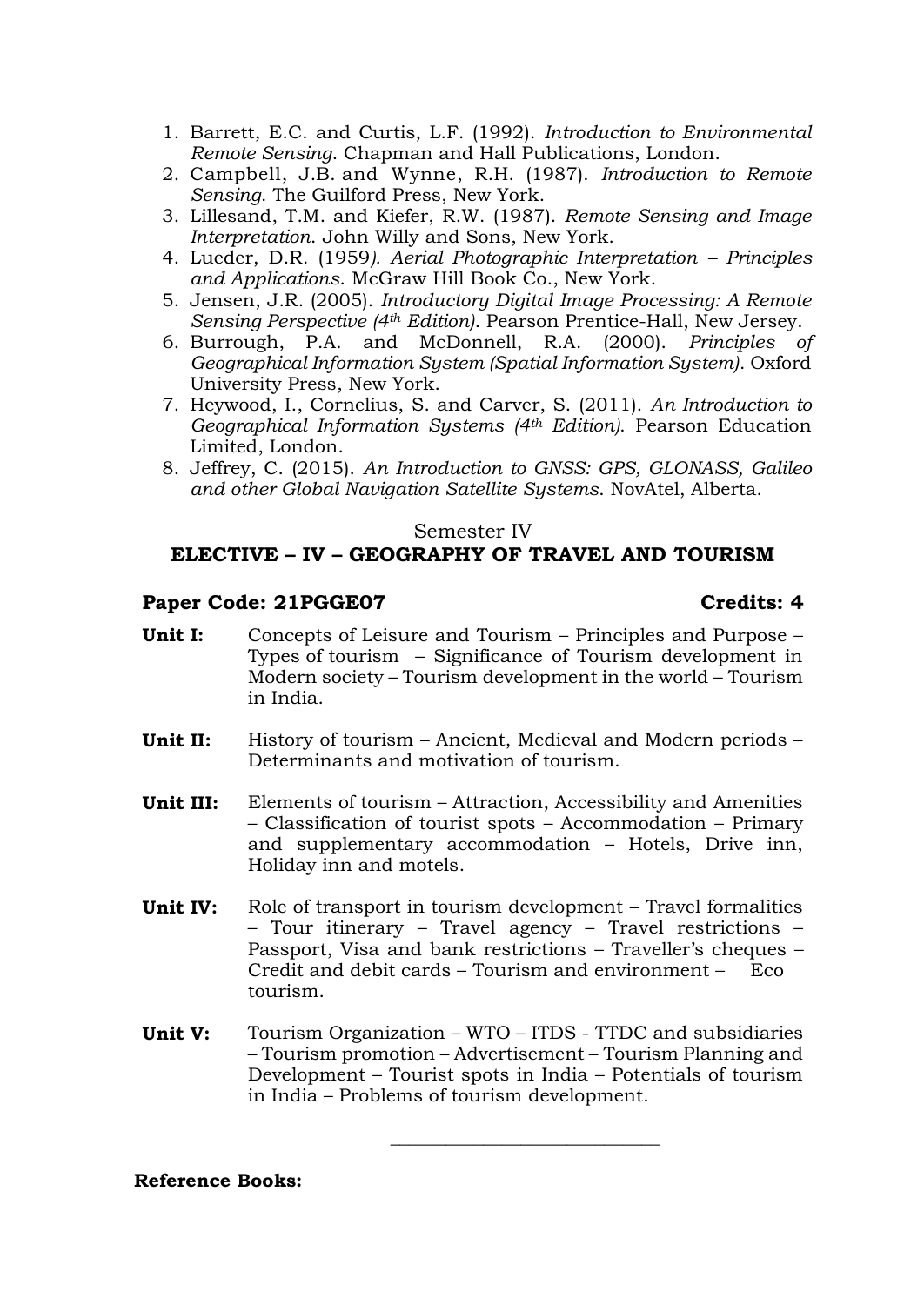- 1. Robinson, H. (1976). *A Geography of Tourism*. Mcdonald and Evans, London.
- 2. Seth, P.N. and Bhat, S.S. (2012). *An Introduction to Travel and Tourism*. Sterling Publishers Private Ltd., New Delhi.
- 3. Ghosh, B. (2009). *Tourism and Travel Management (2nd Edition)*. Vikas Publishing House Pvt. Limited. New Delhi.
- 4. Singh, A.P. (1989). *Himalayan Environment and Tourism*. Chugh Publications, Allahabad.
- 5. Kaul, R.N. (1985). *Dynamics if Tourism: A Trilogy*. Sterling Publishers Pvt. Limited, New Delhi.
- 6. Bhatia, A.K. (2002). *Tourism Development: Principles and Practices*. Sterling Publishers Pvt. Limited, New Delhi.
- 7. Singh, S.N. (1985). *Geography of Tourism and Recreation with Special Reference to Varanasi*. Inter India Publication, New Delhi.
- 8. Das, M. (1983)*. India, a Tourist Paradise: Introducing a Wonderful Land and a Wonderful People*. Sterling Publishers Pvt. Limited, New Delhi.

#### Semester IV

#### **ELECTIVE – IV – TRANSPORT GEOGRAPHY**

#### Paper Code: 21PGGE08 **Credits: 4**

- **Unit I:** Nature, scope and significance of Transport Geography Different types of transportation – Their merits and demerits – Choice of mode of Transport.
- **Unit II:** Terminal charges and operating charges Tapering cost structure – Variation in freight structure on distance, commodity, size and elasticity of demand – Long haul advantage.
- **Unit III:** Transportation network Nodes and links Connectivity Accessibility – Centrality – Structural analysis of transportation network – Graph theoretic measures – Stages of development of network – Measures of nodal accessibility – Matrix measures – Shortest path – Desire line – Detour index.
- **Unit IV:** Theories of Spatial interaction Interaction models Gravity models – Ullman's triad – Critical appreciation of gravity model – Flows in the network – Intensity of flow – Allocation model for transportation.
- **Unit V:** Transportation and spatial structure Hinterlands Regional specialization – Idealized process of transport development – Interdependence of transport and economy – Role of transport in socio-economic integration – Rural and Urban transport – Problems – Urban and Regional transport planning.

**\_\_\_\_\_\_\_\_\_\_\_\_\_\_\_\_\_\_\_\_\_\_\_\_\_\_\_\_\_**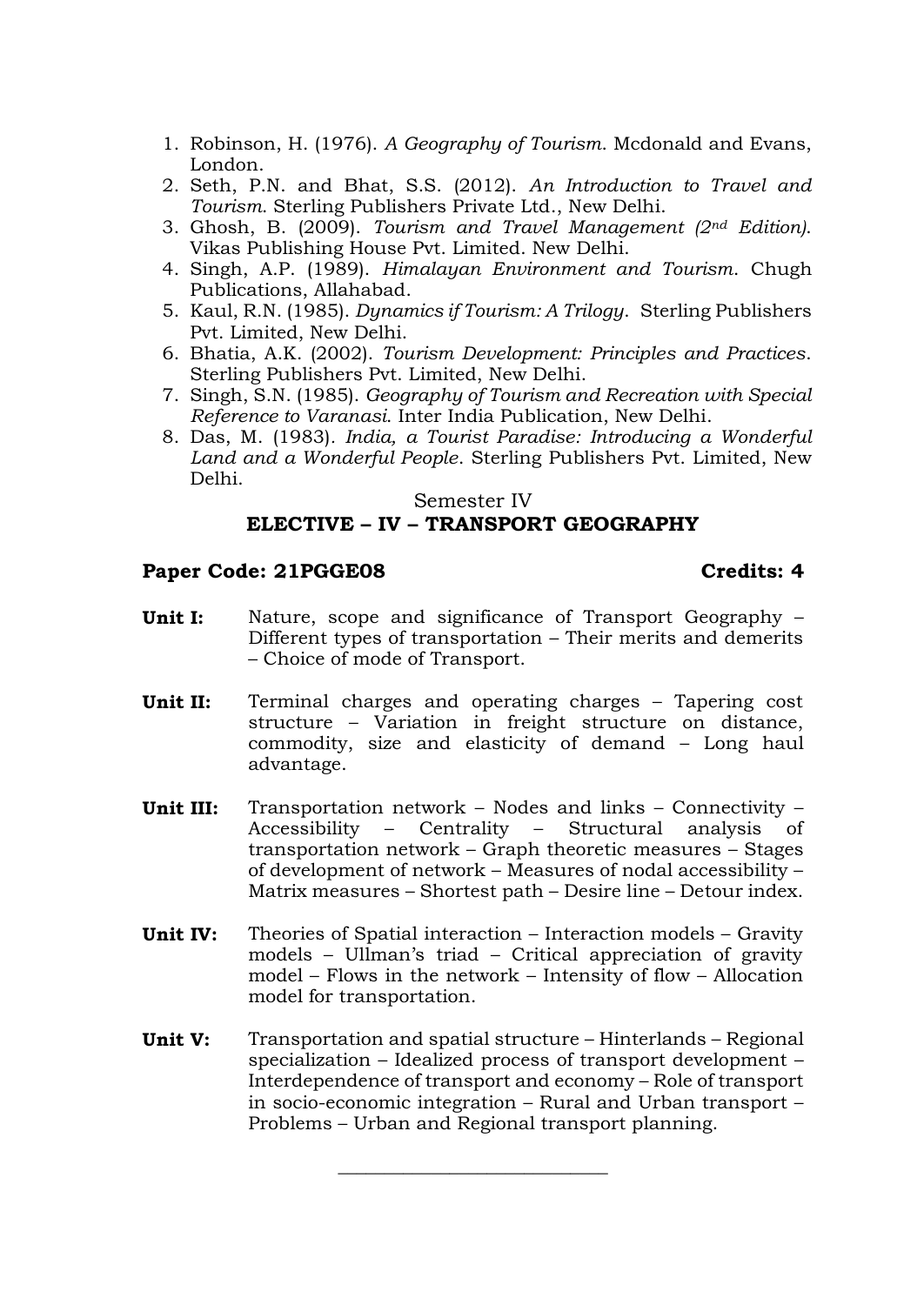#### **Reference Books:**

- 1. Hilling, D. (1996). *Transport and Developing Countries*. Routledge publications, London.
- 2. Kumar, N. (1991). *Geography of Transportation*. Concept Publication, New Delhi.
- 3. Taaffe, E.J. and Gauthier, H.L. (1973). *Geography of Transportation – Foundations of Economic Geography Series*. Prentice Hall Foundation, New Jersey.
- 4. Eliot, H. (1974). *Transportation Geography: Comments and Readings*. McGraw Hill Publications, New York.
- 5. Hay, A, (1973). *Transport for the Space Economy: A Geographical Study.* Macmillan Publications, London.

### Semester IV **Core – XIV – Practical – IV GIS AND REMOTE SENSING APPLICATIONS**

#### **Paper Code: 21PGGP04 Credits: 4**

- **Unit I:** Aerial Photographs
	- 1.1 Marginal Information
	- 1.2 Interpretation of Aerial photographs
		- Physical Features
		- Cultural Features
	- 1.3 Determination of Scale
	- 1.4 Determination of Height
- **Unit II:** Satellite Images
	- 2.2 Marginal Information
	- 2.3 Elements of Image Interpretation
		- Physical Features
		- Cultural Features
	- 2.4 Digital Image Processing
	- 2.5 Image Classification
- **Unit III:** Geographic Information System
	- 3.1 Map to Raster Conversion
	- 3.2 Georeferencing
	- 3.3 Digitization Point, Line and Polygon
	- 3.4 Data Coding
	- 3.5 DEM and TIN Generation
	- 3.6 GIS Analysis: Query, Buffering and Overlay
- **Unit IV:** Global Positioning Survey
	- 4.1 GPS Survey (Point, Line & Polygon)
	- 4.2 Thematic Map Preparation
- **Unit V:** Global Navigation Satellite Systems 5.1 GNSS Survey (Point, Line & Polygon)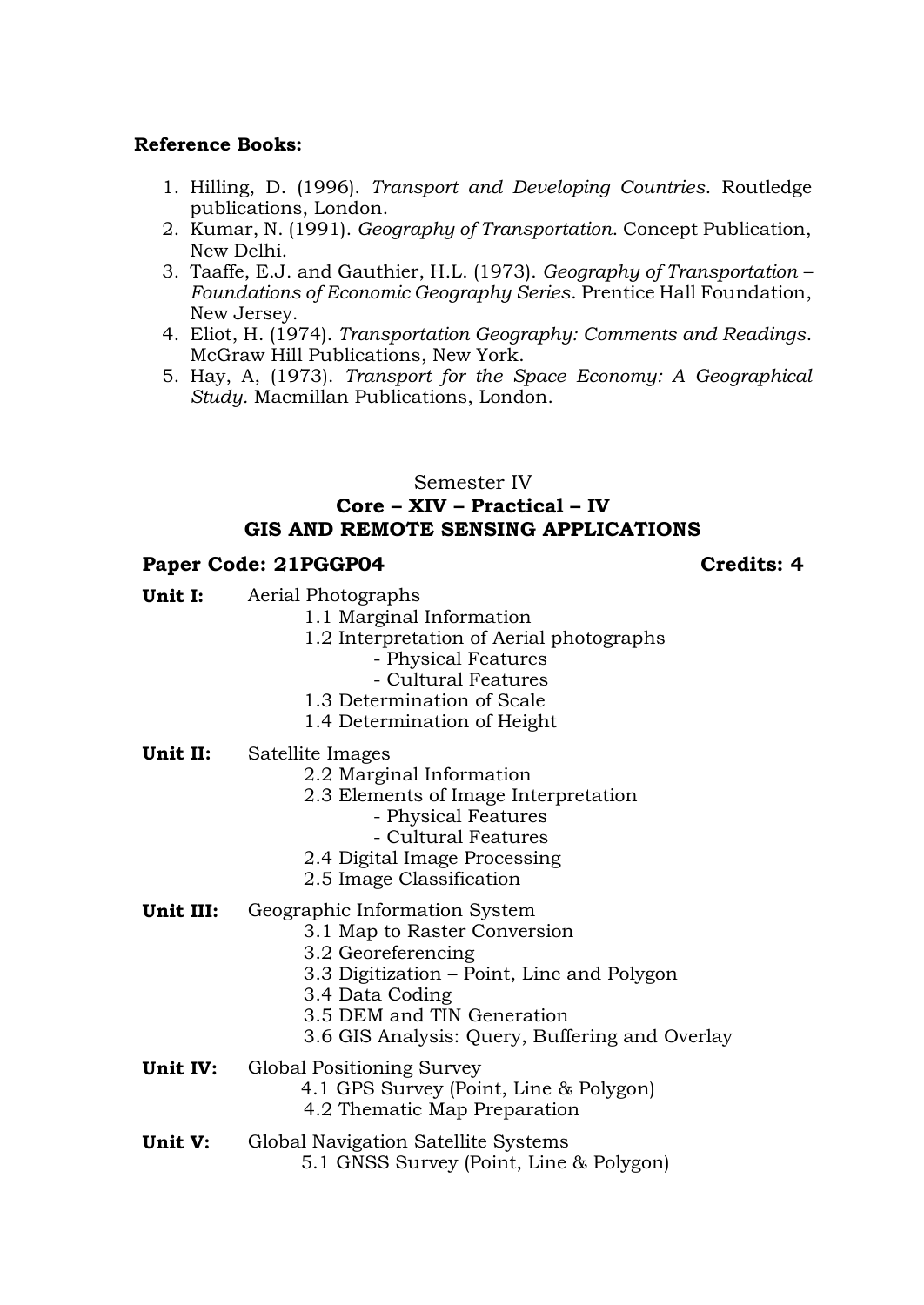#### 5.2 Thematic Map Preparation

#### **Reference Books:**

1. Barrett, E.C. and Curtis, L.F. (1992). *Introduction to Environmental Remote Sensing*. Chapman and Hall Publications, London.

\_\_\_\_\_\_\_\_\_\_\_\_\_\_\_\_\_\_\_\_\_\_\_\_\_\_\_\_\_

- 2. Lillesand, T.M. and Kiefer, R.W. (1987). *Remote Sensing and Image Interpretation*. John Willy and Sons, New York.
- 3. Lueder, D.R. (1959*). Aerial Photographic Interpretation – Principles and Applications*. McGraw Hill Book Co., New York.
- 4. Heywood, I., Cornelius, S. and Carver, S. (2011). *An Introduction to Geographical Information Systems (4th Edition)*. Pearson Education Limited, London.
- 5. Jeffrey, C. (2015). *An Introduction to GNSS: GPS, GLONASS, Galileo and other Global Navigation Satellite Systems*. NovAtel, Alberta.

#### **PRACTICAL MODEL QUESTION PAPER**

# **PERIYAR UNIVERSITY M.Sc., DEGREE EXAMINATION**

(For the candidates admitted from 2021-2022 onwards)

Name of the course: **M.Sc., GEOGRAPHY**

#### Title of the Paper **- Practical-III: THEMATIC CARTOGRAPHY**

Course Code: **21PGGP03** Semester – IV

Time: 3 Hours Max. Marks: 60 For Practical:  $(5 \times 10) = 50$ For Record  $= 10$ 

#### **Answer ALL question**

**(***All Questions carry equal marks***)**

- 1. The given portion of the Indian Topographical sheet is in the scale of 1: 50,000. By using the equal square method prepare the generalized map for the physical features in the scale of 1: 77,000.
- 2. Give a detailed account on various methods of depicting the relief features in the thematic maps with suitable illustrations.
- 3. Draw a located volume diagram for the following data.

#### **Selected languages of India No. of Persons known to read and write the languages**

| Sl.<br>No. | Languages | <b>No. of Persons</b> |
|------------|-----------|-----------------------|
|------------|-----------|-----------------------|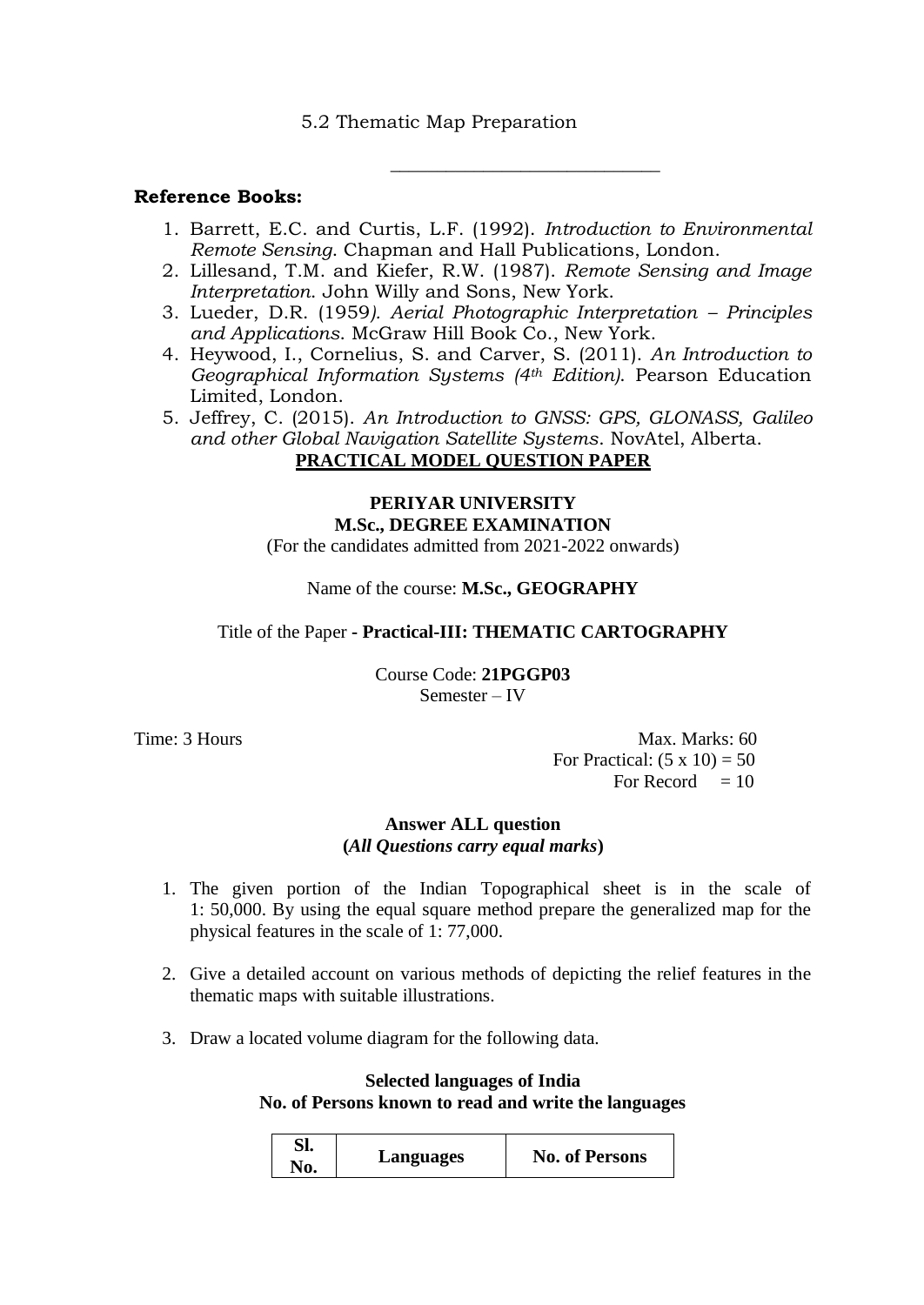| Hindi    | 327272144 |
|----------|-----------|
| Bengali  | 69595738  |
| Marathi  | 62481681  |
| Tamil    | 53006368  |
| Assamese | 13079696  |

- 4. Interpret the given Indian topographical sheet with special reference to relief and land use.
- 5. Write the cartographic appreciation of the given British Ordnance survey sheet with suitable diagrams

#### **THEORY MODEL QUESTION PAPER**

\_\_\_\_\_\_\_\_\_\_

#### **PERIYAR UNIVERSITY M.Sc., DEGREE EXAMINATION**  (For the candidates admitted from the year 2021-22 onwards)

Name of the course: **GEOMORPHOLOGY**

**Course Code: 21PGG01**

Semester – I

Time: 3 Hrs. Maximum: 100 Marks

#### **PART A - (15 1 = 15 Marks) Answer ALL questions.**

- 1. "Present is key to the past" is stated by
	- (a) James Hutton
	- (b) W.M.Davis
	- (c) L.C.King
	- (d) Alfred Wegner
- 2. The main causes of faulting is (a) Gravitational force (b) Tidal activity
	- (c) Wind
	- (d) Tension

#### 3. Wegner fully accepted

- (a) The theory of Isostasy
- (b) The view of place Tectonics
- (c) The view of Arthur Homes
- (d) The sea floor spreading
- 4. Exfoliation is regarded as a process of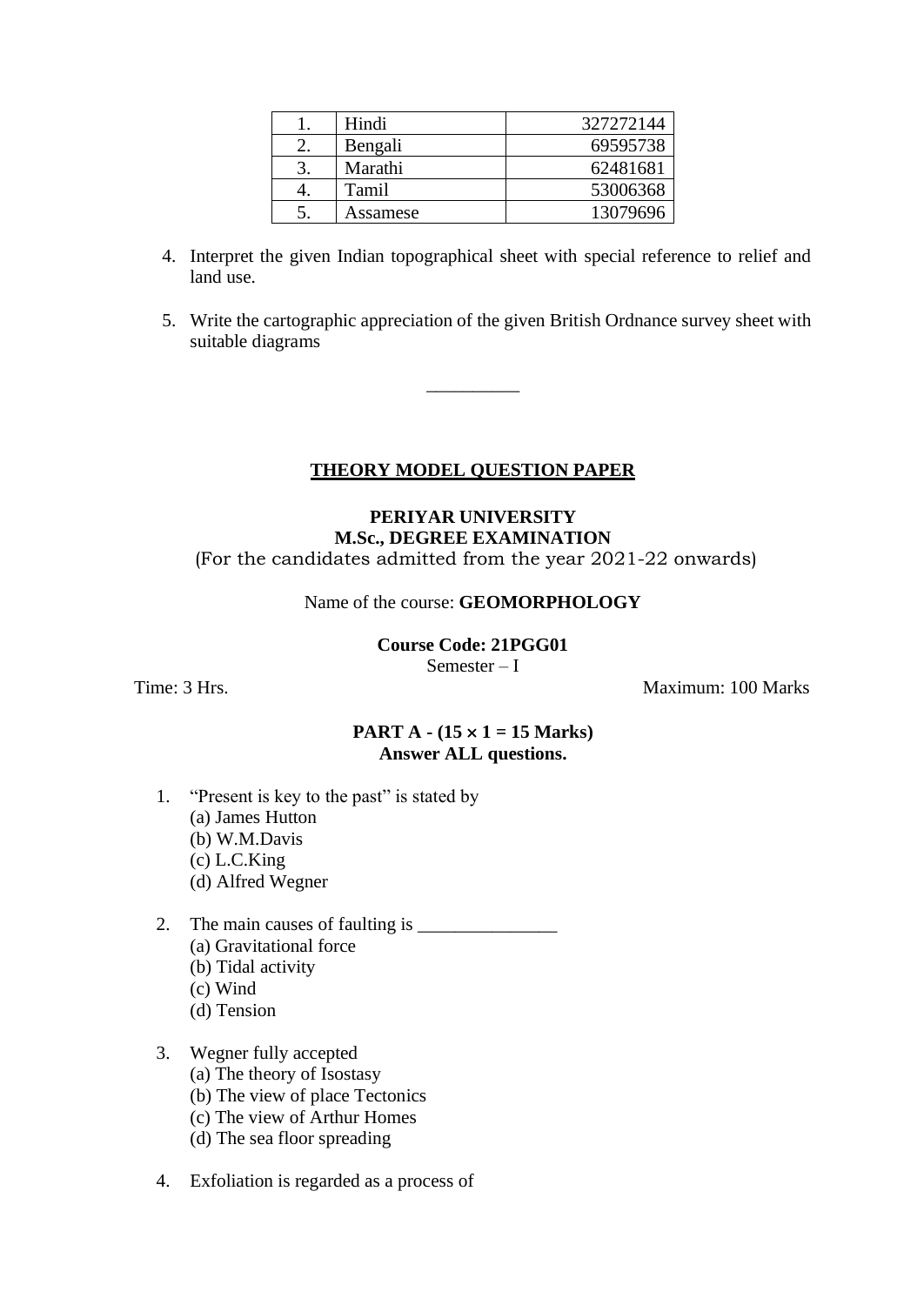- (a) Mechanical weathering
- (b) Chemical weathering
- (c) Faulting
- (d) Folding
- 5. When the slope is very steep the movement of mass is?
	- (a) Fall
	- (b) Creep
	- (c) Flow
	- (d) Slide
- 6. Landslide is due to
	- (a) Solifluction
	- (b) Rockfall
	- (c) Heavy rainfall
	- (d) Weathering
- 7. Theory of slope replacement explained by
	- (a) Davis
	- (b) Penck
	- (c) King
	- (d) Wood
- 8. Wood calls the slope of the Talus as
	- (a) Constant slope
	- (b) Wash slope
	- (c) Free face
	- (d) Walther penck
- 9. explains slope development as part of explanation on his "Standard Epigene cycle of Erosion".
	- (a) Davis
	- (b) Penck
	- (c) King
	- (d) Wood
- 10. The removal of large quantities of loose material by wind
	- (a) Abrasion
	- (b) Deposition
	- (c) Deflation
	- (d) Blowout
- 11. Which of the following is produced by glacial erosion?
	- (a) Horn
	- (b) Drumlin
	- (c) Kame
	- (d) Esker
- 12. Ria coast is formed due to
	- (a) Submergence of river valley
	- (b) Deposition of sand dunes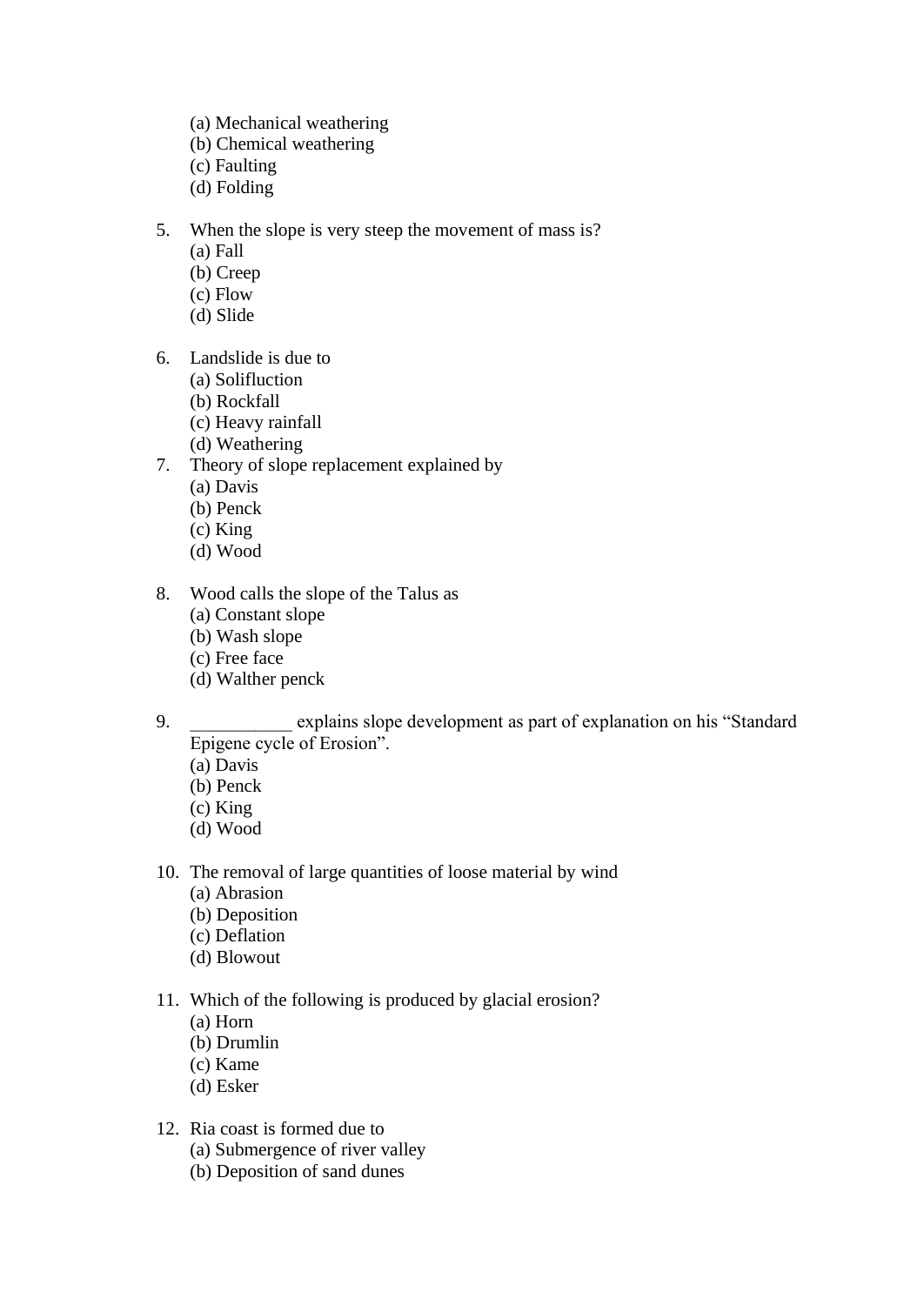- (c) Submergence of glacial valley
- (d) Deposition of alluvium
- 13. Application of geomorphology is highly useful to
	- (a) Ecology
	- (b) Hydrology
	- (c) Geology
	- (d) Zoology
- 14. In highway construction in glaciated region which of the following in an obstruction
	- (a) Eskers
	- (b) Yardang
	- (c) Meander
	- (d) Crevasses
- 15. In applied geomorphology drainage in
	- (a) oil exploration
	- (b) highway construction
	- (c) mineral ore
	- (d) dam construction

#### **PART B** -  $(2 \times 5 = 10 \text{ Marks})$ **Answer any TWO questions.**

- 16. Write a note on endogenic forces.
- 17. Write are the basic assumption of "The Normal Cycle of Erosion theory".
- 18. Write about the contribution of L.C.King in Geomorphological study?
- 19. Briefly explain the depositional feature formed by Glaciers.
- 20. The knowledge on Geomorphology is essential in petrol exploration-explain.

#### **PART C - (5 10 = 50 Marks) Answer ALL questions.**

21. (a) Write an essay on fundamental concepts of Geomorphology.

Or

- (b) Elucidate the Wegner's Continental Drift Theory with evidences.
- 22. (a) Give a detailed account on different types of weathering process.

Or

- (b) Write elaborate notes on mass wasting.
- 23. (a) Appraise the viewes of W. Penck on slope Decline Theory. Or
	- (b) Evaluate the parallel Retreat of L.C.King.